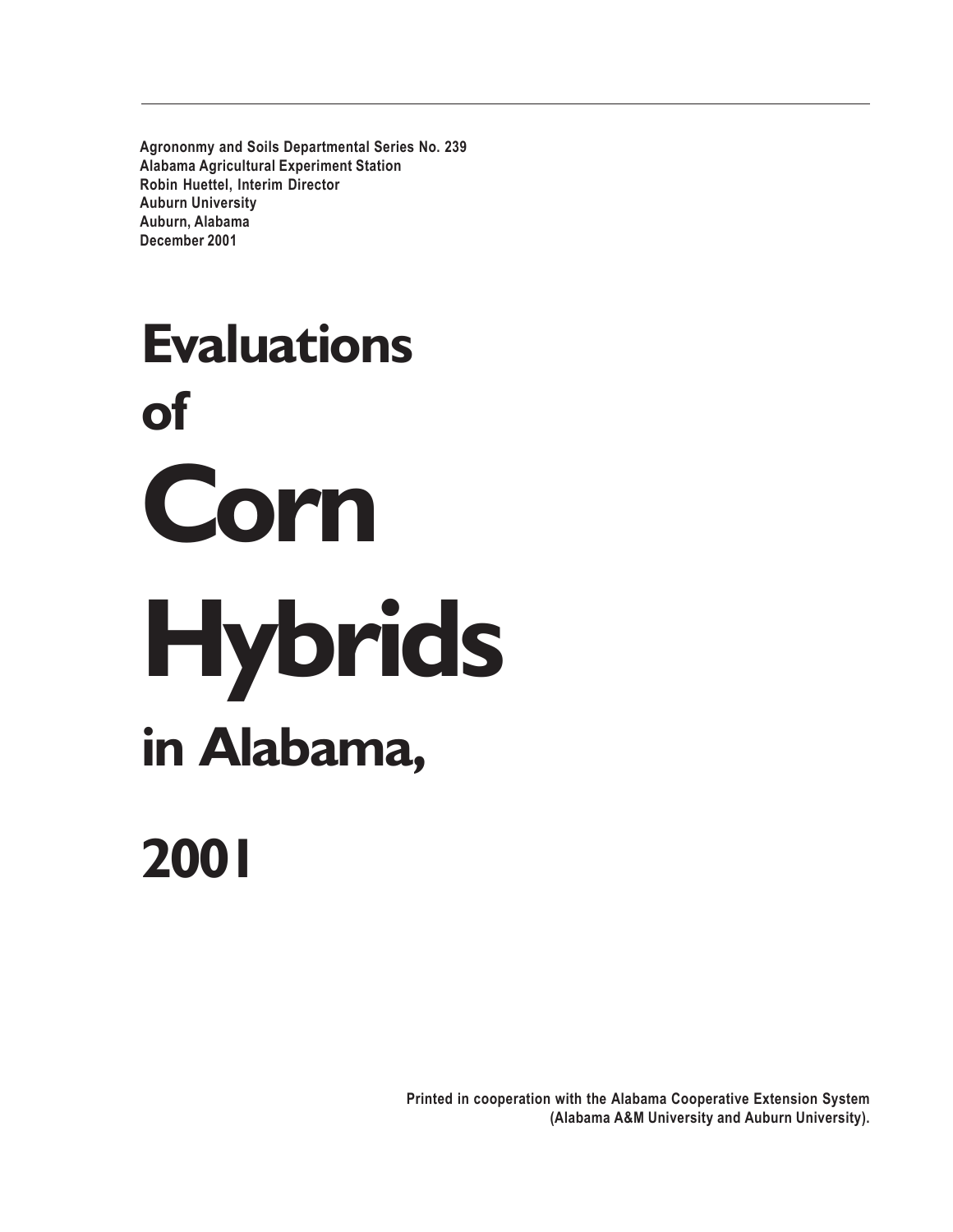# Table of Contents

|                      |                                                                                                                                                                                          | Page |
|----------------------|------------------------------------------------------------------------------------------------------------------------------------------------------------------------------------------|------|
|                      | Acknowledgments                                                                                                                                                                          |      |
|                      |                                                                                                                                                                                          |      |
| Table 1.             |                                                                                                                                                                                          |      |
|                      | <b>NORTHERN ALABAMA</b>                                                                                                                                                                  |      |
| Table 2.<br>Table 3. | Two- and Three-year Yield and Lodging Averages for Yellow Corn in Northern Alabama, 1999-01  6<br>2001 Yield of Corn Hybrids by Location and Regional Averages of Hybrid Characteristics |      |
|                      |                                                                                                                                                                                          |      |
| Table 4.             |                                                                                                                                                                                          |      |
| Table 5.             | Characteristics of Corn Hybrids Tested One Year in Preliminary Test at Crossville                                                                                                        |      |
| Table 6.             |                                                                                                                                                                                          |      |
|                      |                                                                                                                                                                                          |      |
|                      | <b>CENTRAL ALABAMA</b>                                                                                                                                                                   |      |
| Table 7.             | Two- and Three-year Yield and Lodging Averages for Yellow Corn at Prattville                                                                                                             |      |
|                      |                                                                                                                                                                                          |      |
| Table 8.             | 2001 Yield of Corn Hybrids by Location and Regional Averages of Hybrid Characteristics                                                                                                   |      |
| Table 9.             |                                                                                                                                                                                          |      |
|                      | Table 10. Characteristics of Corn Hybrids Tested One Year in Preliminary Test at Tallassee                                                                                               |      |
|                      |                                                                                                                                                                                          |      |
|                      | Table 11. Characteristics of Irrigated Corn Hybrids Tested One Year in Preliminary Test at Tallassee                                                                                     |      |
|                      |                                                                                                                                                                                          |      |
|                      | Table 12. Corn Hybrid Performance and Characteristics at Marion Junction                                                                                                                 |      |
|                      |                                                                                                                                                                                          |      |
|                      |                                                                                                                                                                                          |      |
|                      | <b>SOUTHERN ALABAMA</b>                                                                                                                                                                  |      |
|                      | Table 13. Two- and Three-year Yield and Lodging Averages for Yellow Corn in Southern Alabama, 1999-01  13                                                                                |      |
|                      | Table 14. 2001 Yield of Corn Hybrids by Location and Regional Averages of Hybrid Characteristics                                                                                         |      |
|                      |                                                                                                                                                                                          |      |
|                      | Table 15. Irrigated Corn Hybrid Performance and Characteristics, Headland, Alabama, 1999-01  15                                                                                          |      |
|                      |                                                                                                                                                                                          |      |
|                      | Table 17. Characteristics of Corn Hybrids Tested One Year in Preliminary Test at Fairhope                                                                                                |      |
|                      |                                                                                                                                                                                          |      |
|                      |                                                                                                                                                                                          |      |
|                      |                                                                                                                                                                                          |      |
|                      |                                                                                                                                                                                          |      |

*Information contained herein is available to all persons regardless of race, color, sex, or national origin.*

*Issued in furtherance of Cooperative Extension work in agriculture and home economics, Acts of May 8 and June 30, 1914, and other related acts, in cooperation with the U.S. Department of Agriculture. The Alabama Cooperative Extension System (Alabama A&M University and Auburn University) offers educational programs, materials, and equal opportunity employment to all people without regard to race, color, national origin, religion, sex, age, veteran status, or disability.*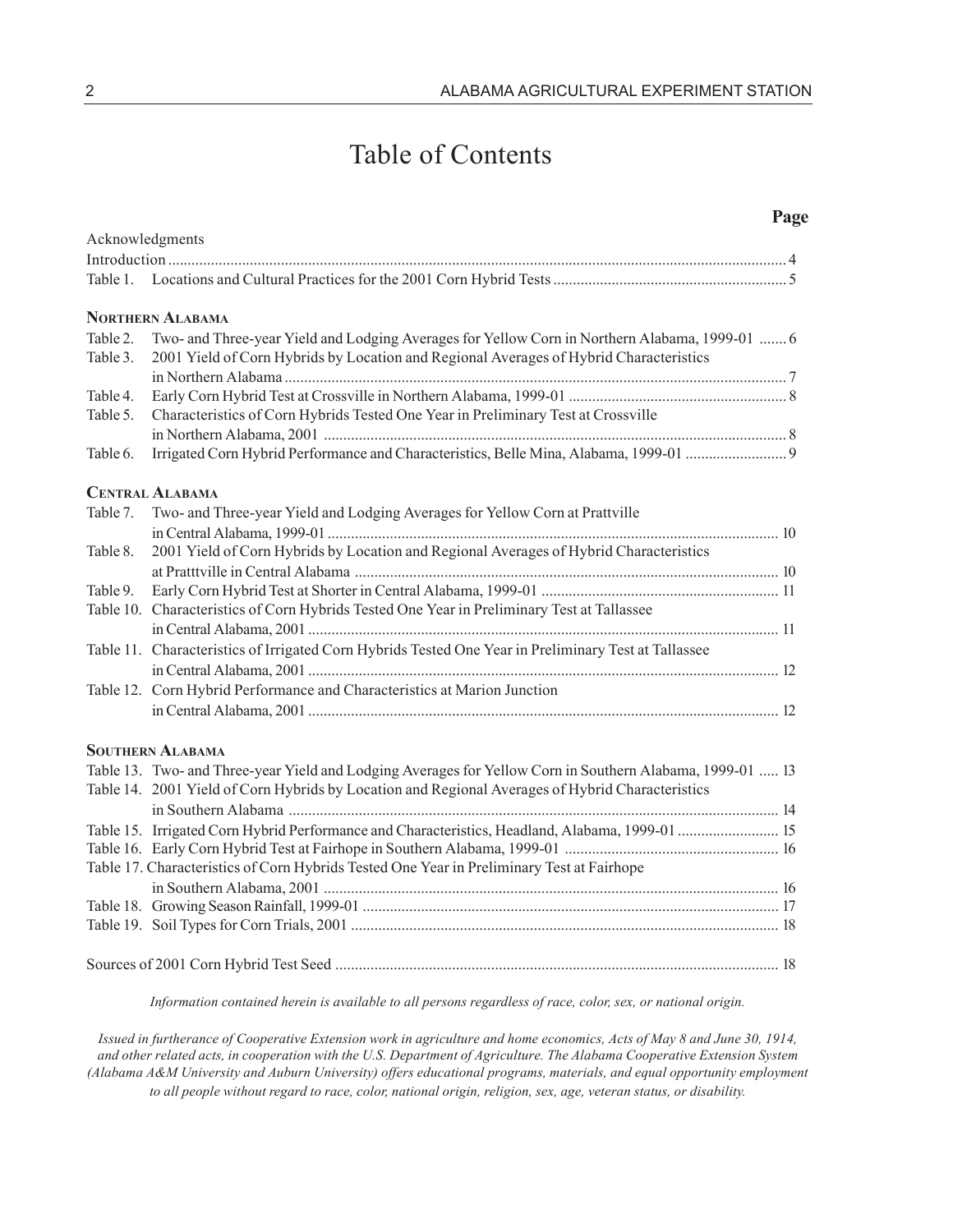## Acknowledgments

Appreciation is expressed to Mien-Huei Tzeng, Research Data Analysis, for the computation, summarization, and analysis of the data in this report.

Appreciation is also expressed to the following supervisory personnel of the outlying units whose quality work makes this a reliable source of information for farmers in their areas. Chet Norris and Ellis Burgess, Tennessee Valley Research and Extension Center; Tony Dawkins, Sand Mountain Research and Extension Center; Jimmy Holliman, Black Belt Research and Extension Center; Don Moore, Prattville Research Field; James Bannon, Bobby Durbin, and Steve Nightengale, E.V. Smith Research Center; Randy Akridge, Brewton and Monroeville Research Fields; Ronnie McDaniel and Malcomb Pegues, Gulf Coast Research and Extension Center; Larry Wells and Brian Gamble, Wiregrass Research and Extension Center.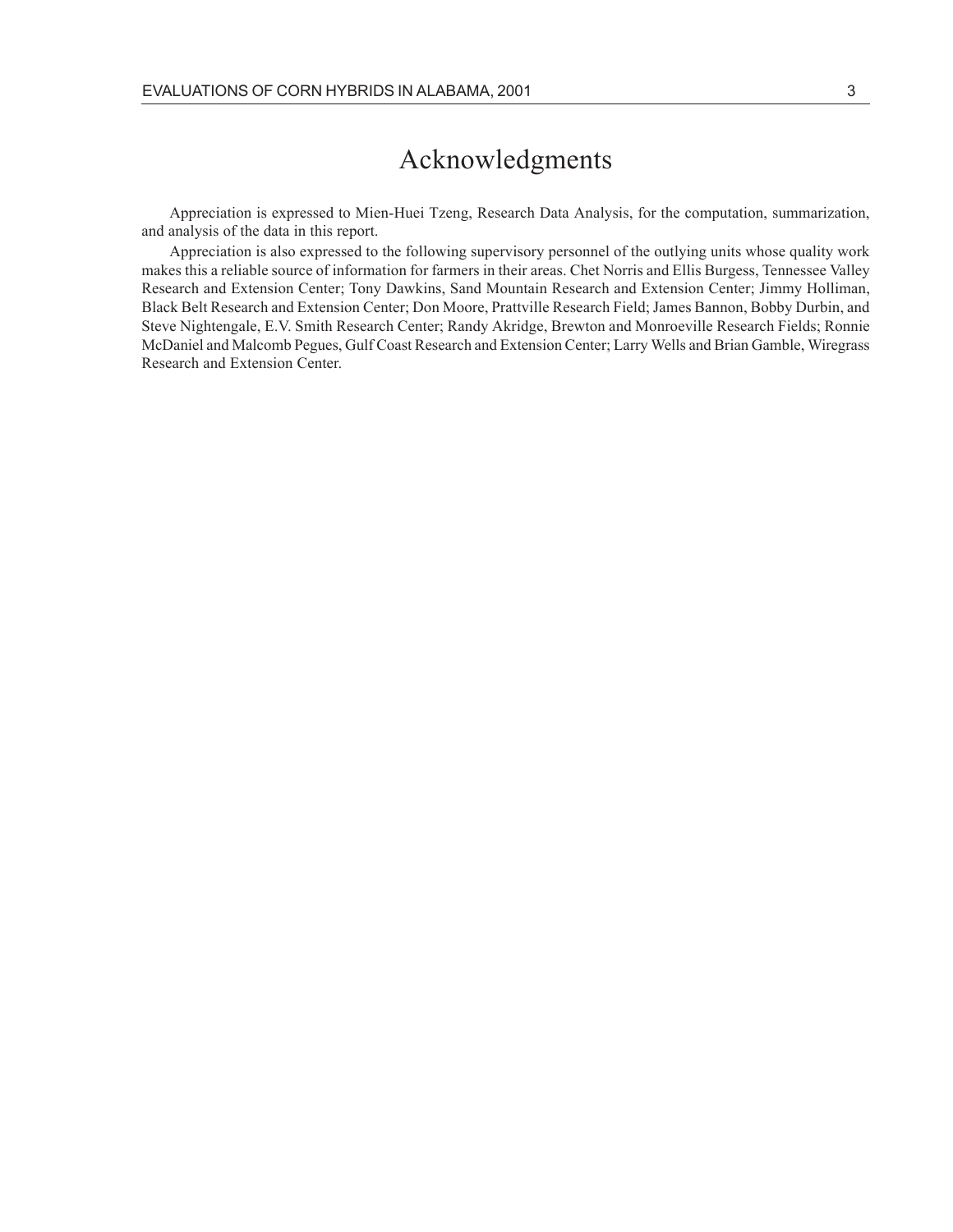### **Evaluations of Corn Hybrids in Alabama, 2001**

#### **K. M. Glass and P. L. Mask1**

#### **INTRODUCTION**

Selected corn hybrids are evaluated annually by the Alabama Agricultural Experiment Station as a service to producers and industry. These tests are conducted throughout the state in an attempt to determine effects of different climatic factors and soil types on yield. There are several types of tests in the program. The Preliminary Hybrid Tests are conducted at one location in each of the northern, central, and southern regions of Alabama. These tests include experimental and newly released hybrids. If a hybrid is outstanding in the preliminary test, it is entered in the Regular Corn Hybrid Test the following year.

The Regular Corn Hybrid Test is conducted at two locations in the northern region, two locations in the central region, and four locations in the southern region. Early yellow corn hybrids are tested at one location in each region. In addition, a regular corn hybrid test is irrigated at both Belle Mina and Headland and a preliminary test is irrigated at Tallassee. Locations and cultural practices for all tests are given in Table 1.

#### **PROCEDURE**

All tests are laid out in a randomized complete block design with four replicate plots for each variety at each location. Rows are 30 to 36 inches apart, depending on location. Two-row plots are used, and both rows are harvested. Plots are 20 to 30 feet long, depending on location. The target plant population for the tests is 20,000 plants per acre with a seeding rate of 23,000 seeds per acre. The irrigated tests at Belle Mina, Tallassee, and Headland are seeded at a rate to achieve 30,000 plants per acre, but are thinned to 25,000 plants per acre.

Grain yields are adjusted to 15.5 percent moisture and converted to bushels (56 pounds) per acre. Stalks broken or leaning more than 45 degrees are considered lodged. The mid-silk data show the number of days from planting until approximately half the plants in the plots are showing silks. The Regular Corn Hybrid tests also are examined for disease incidence at selected locations each year. When virus or other disease symptoms indicate crop damage, disease ratings are compiled and published in this report.

#### **INTERPRETATION OF DATA**

In replicated experiments such as those reported here, yields from each of the four replicate plots of a particular variety at a given location will be slightly different because of inherent differences in productivity among those plots. These differences in yield among replicate plots are known as random variation. Given this situation it is clearly necessary to have a method to determine whether differences among hybrids are "true" or "real" differences, or whether they are due to random variation. To do this, a statistical analysis was conducted to determine a "least significant difference" (LSD) by comparing the differences among varieties with random variation. If the difference in yield between two hybrids is larger than the LSD, then the difference is probably real, but if the difference is less than the LSD, it may not be real. If the difference between two hybrids is less than, but close to the LSD, then there is still a chance that it is real, but if it is considerably smaller than the LSD, then it is probably not real and mainly due to random variation.

<sup>1</sup> *Glass is an Agricultural Program Associate and Mask is a Professor in the Auburn University Department of Agronomy and Soils.*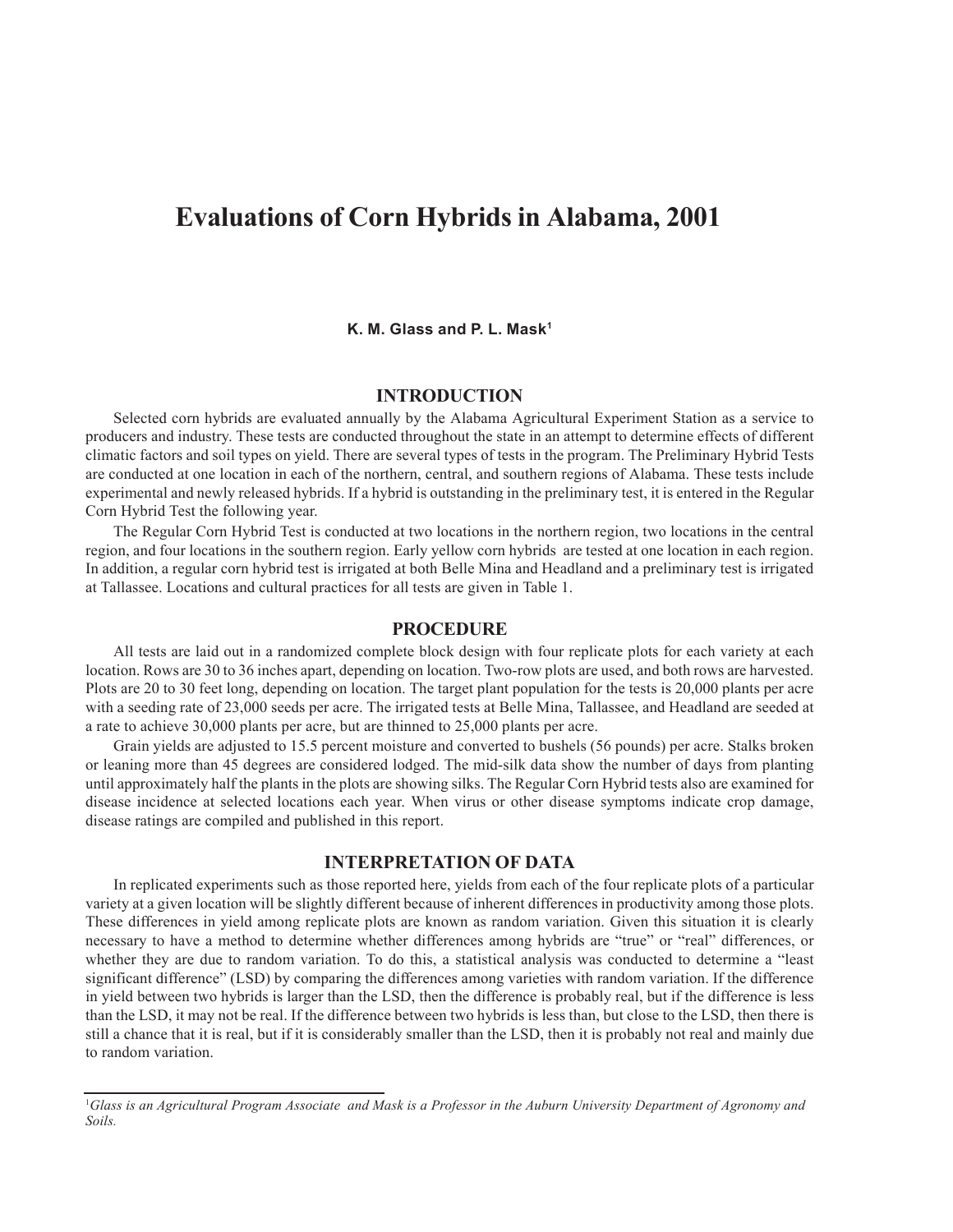With this in mind **it is very important to study differences in hybrid yields in relation to the LSD,** which is provided at the bottom of the table for each of the current year yield columns at each location. Clearly, LSDs vary from one location to another. This is because random variation varies among locations and from year to year. The coefficient of variation (CV) is a reflection of random variation, and is reported below the LSD values in the tables. If the CV is low, a precise or reliable test is indicated. Ideally, the CV should be below 10 percent, but CVs of 10 to 20 percent are acceptable. Values for the CV above 20 percent indicate a rather unreliable test, which may have been caused by factors such as disease variation among replicates, etc.

In comparing yield potential of two hybrids it is important to consider a wide range of results. **Do not focus on results from only one year at one location**. Two- and three-year average yields are provided by location and region. These are more useful guides than yields from only one year. However, other factors may deserve consideration. For example, differences between the highest and the lowest yield of a hybrid across several locations may be an indication of the stability of its yield under variable conditions, or what is the "risk level" of the variety.

Differences in yield of hybrids among locations will be a result of the combined effects of differences among locations in soil, weather (mainly rainfall), planting date, weed control, and other factors. To assist in estimating which factors most likely had the greatest effect on yield differences among locations, planting dates and cultural practices (Table 1), rainfall records (Table 18), and soil types (Table 19) are provided. This information also serves as a guide for assessing conditions to which results may be extrapolated.

| Location                                                           | Planting<br>date | Nitrogen<br>rate <sup>1</sup> | Plant<br>population | Date<br>harvested | Herbicides<br>used |
|--------------------------------------------------------------------|------------------|-------------------------------|---------------------|-------------------|--------------------|
| <b>NORTHERN ALABAMA</b>                                            |                  |                               |                     |                   |                    |
| <b>Tennessee Valley Research and Extension Center (Belle Mina)</b> |                  |                               |                     |                   |                    |
| Regular test (nonirrigated)                                        | March 27         | 150                           | 20,000              | September 13      | Atrazine/Dual      |
| Regular test (irrigated)                                           | March 27         | 175                           | 25,000              | September 14      | Atrazine/Dual      |
| <b>Sand Mountain Research and Extension Center (Crossville)</b>    |                  |                               |                     |                   |                    |
| Early corn test                                                    | April 11         | 125                           | 20,000              | September 10      | Atrazine/Dual      |
| Regular test                                                       | April 18         | 125                           | 20,000              | September 10      | Atrazine/Dual      |
| Preliminary test                                                   | April 18         | 125                           | 20,000              | September 10      | Atrazine/Dual      |
| <b>CENTRAL ALABAMA</b>                                             |                  |                               |                     |                   |                    |
| <b>E.V. Smith Research Center (Shorter)</b>                        |                  |                               |                     |                   |                    |
| Early corn test (nonirrigated)                                     | April 11         | 150                           | 20,000              | August 17         | Atrazine/Dual      |
| <b>Plant Breeding Unit (Tallassee)</b>                             |                  |                               |                     |                   |                    |
| Preliminary test                                                   | April 2          | 140                           | 20,000              | August 28         | Atrazine           |
| Preliminary test (irrigated)                                       | April 2          | 140                           | 25,000              | September 4       | Atrazine           |
| <b>Prattville Research Field (Prattville)</b>                      | May 3            | 110                           | 20,000              | October 4         | Atrazine           |
| <b>Black Belt Research and Extension Center (Marion Junction)</b>  |                  |                               |                     |                   |                    |
|                                                                    | April 19         | 150                           | 20,000              | September 11      | Atrazine           |
| <b>SOUTHERN ALABAMA</b>                                            |                  |                               |                     |                   |                    |
| <b>Brewton Research Field (Brewton)</b>                            | March 26         | 140                           | 20,000              | August 22         | Atrazine           |
| <b>Wiregrass Research and Extension Center (Headland)</b>          |                  |                               |                     |                   |                    |
| Regular test (nonirrigated)                                        | April 11         | 195                           | 20,000              | August 24         | Atrazine           |
| Regular test (irrigated)                                           | April 11         | 265                           | 25,000              | August 27         | Atrazine           |
| <b>Gulf Coast Research and Extension Center (Fairhope)</b>         |                  |                               |                     |                   |                    |
| Early corn test                                                    | March 6          | 150                           | 20,000              | August 4          | Atrazine/Dual      |
| Regular test                                                       | March 23         | 150                           | 20,000              | August 4          | Atrazine/Dual      |
| Preliminary test                                                   | March 23         | 150                           | 20,000              | August 4          | Atrazine/Dual      |

#### **TABLE 1. LOCATIONS AND CULTURAL PRACTICES FOR THE 2001 CORN HYBRID TESTS**

1 Pounds per acre N. Lime, phosphorus, potassium, zinc, and sulfur were applied according to soil test recommendations.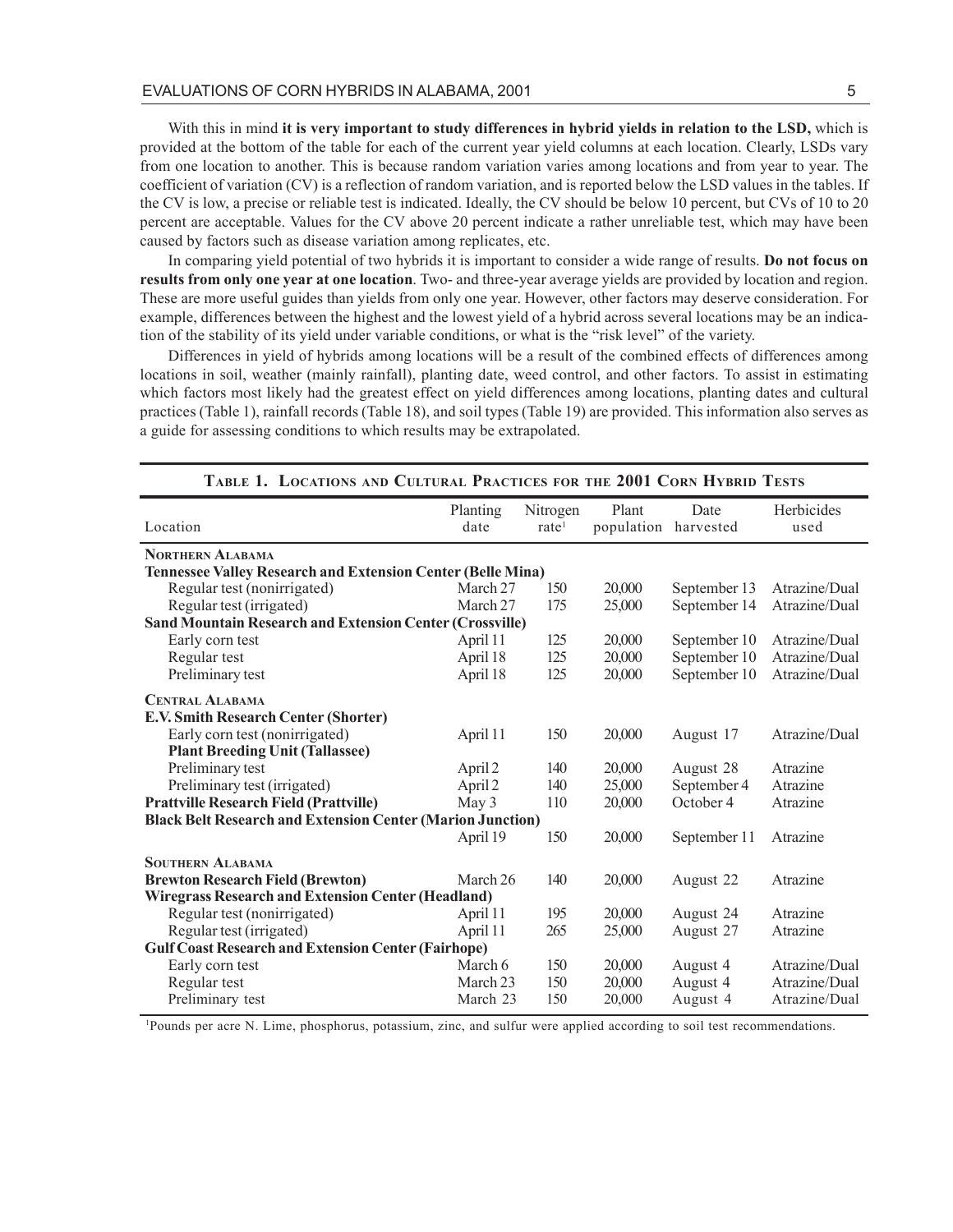| Brand name-hybrid    |                 | -Yield per acre, av.——— | -Lodged stalks, av. |                   |  |  |
|----------------------|-----------------|-------------------------|---------------------|-------------------|--|--|
|                      | 3-yr. (1999-01) | $2-yr. (2000-01)$       | $3-yr. (1999-01)$   | $2-yr. (2000-01)$ |  |  |
|                      | bu.             | bu.                     | pct.                | pct.              |  |  |
| Dekalb DK 687        | 154             | 138                     | 1.0                 | 1.3               |  |  |
| <b>SS 859 CL</b>     | 151             | 139                     | 2.2                 | 3.0               |  |  |
| Garst/AgriPro 9707   | 148             | 136                     | 2.3                 | 2.5               |  |  |
| Pioneer $31672$      | 147             | 131                     | 2.7                 | 3.5               |  |  |
| Pioneer $31632$      | 143             | 126                     | 2.5                 | 2.8               |  |  |
| Garst/AgriPro 8222IT | 139             | 129                     | 1.2                 | 1.3               |  |  |
| Funk's DG 5516       | 139             | 124                     | 1.7                 | 2.3               |  |  |
| Pioneer 32K61        | 138             | 116                     | 1.8                 | 2.3               |  |  |
| <b>SS 900 BT</b>     |                 | 148                     |                     | 1.5               |  |  |
| Pioneer 31R88        |                 | 146                     |                     | 2.8               |  |  |
| Pioneer 31G98        |                 | 137                     |                     | 1.3               |  |  |
| Dekalb DK 697        |                 | 134                     |                     | 2.5               |  |  |
| Garst/AgriPro 8251IT |                 | 123                     |                     | 4.0               |  |  |
| CG818                |                 | 121                     |                     | 1.3               |  |  |

| TABLE 2. TWO- AND THREE-YEAR YIELD AND LODGING AVERAGES FOR YELLOW CORN |  |
|-------------------------------------------------------------------------|--|
| IN NORTHERN ALABAMA, <sup>1</sup> 1999-01                               |  |

<sup>1</sup> Belle Mina and Crossville. <sup>2</sup> Standard hybrids for comparison.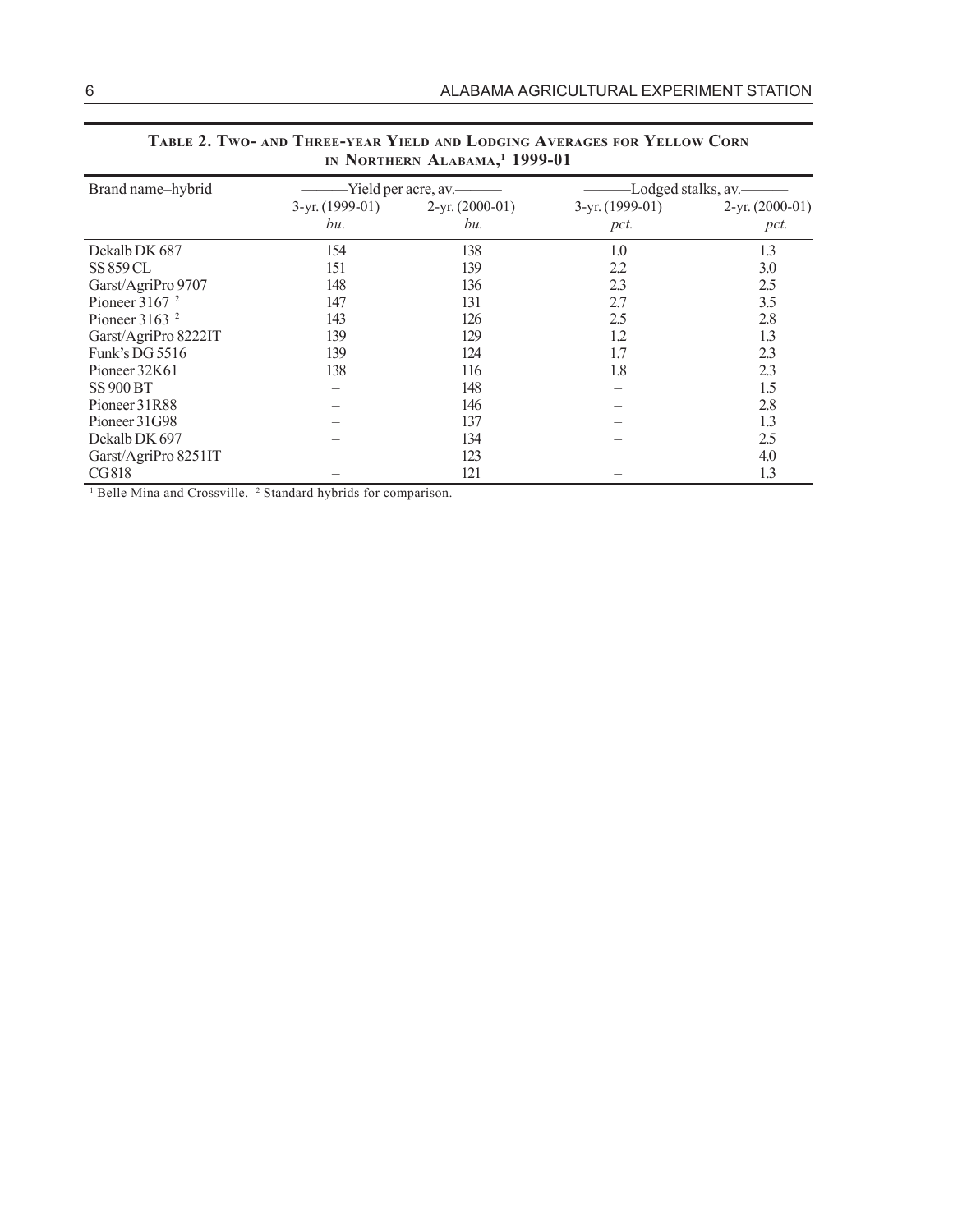|                                                                |                            |                |         |        | -2001 Regional Averages- |           |                         |          |
|----------------------------------------------------------------|----------------------------|----------------|---------|--------|--------------------------|-----------|-------------------------|----------|
| Brand name-hybrid                                              | Belle                      | Cross-         | Yield   | Lodged | Test                     | Mid-      | Husk                    | Harvest  |
|                                                                | Mina                       | ville          | per ac. | stalks | weight                   | silk      | cover                   | moisture |
|                                                                | bu.                        | bu.            | bu.     | pct.   | $lb.$ /bu.               | $mo.-da.$ | rating <sup>1</sup>     | pct.     |
| Dekalb DK 697                                                  | 195                        | 196            | 196     | 0.5    | 59.4                     | $6-22$    | $\mathfrak{Z}$          | 17.9     |
| Dekalb DK 687                                                  | 182                        | 207            | 194     | 0.5    | 57.2                     | $6 - 22$  | $\sqrt{2}$              | 19.0     |
| <b>SS 900 BT</b>                                               | 182                        | 203            | 192     | 0.0    | 55.3                     | $6 - 20$  | $\overline{c}$          | 18.5     |
| Pioneer 31R88                                                  | 193                        | 190            | 192     | 0.5    | 59.0                     | $6 - 21$  | $\overline{3}$          | 19.3     |
| <b>SS 882CL</b>                                                | 169                        | 209            | 189     | 0.0    | 58.2                     | $6 - 21$  | $\overline{2}$          | 18.2     |
| Pioneer 32H58                                                  | 183                        | 192            | 187     | 1.0    | 59.5                     | $6 - 20$  | $\overline{2}$          | 18.1     |
| Pioneer 31G98                                                  | 193                        | 178            | 186     | 0.5    | 57.5                     | $6 - 21$  | $\mathfrak{Z}$          | 17.9     |
| Garst/AgriPro 9707                                             | 187                        | 184            | 185     | 0.5    | 57.0                     | $6 - 22$  | $\overline{c}$          | 17.9     |
| Dekalb DKC 68-70                                               | 181                        | 190            | 185     | 0.0    | 57.6                     | $6 - 22$  | $\overline{c}$          | 18.4     |
| Pioneer 32K64                                                  | 176                        | 183            | 179     | 0.5    | 59.3                     | $6 - 21$  | $\overline{\mathbf{3}}$ | 17.6     |
| Dyna-Gro 5518 RR                                               | 178                        | 178            | 178     | 1.0    | 56.7                     | $6 - 22$  | $\overline{c}$          | 17.9     |
| Dyna-Gro 5515                                                  | 177                        | 178            | 178     | 1.0    | 57.1                     | $6 - 22$  | $\overline{c}$          | 17.9     |
| <b>SS 859 CL</b>                                               | 168                        | 187            | 177     | 1.0    | 55.2                     | $6 - 21$  | $\overline{c}$          | 18.2     |
| Pioneer 32R25                                                  | 173                        | 174            | 173     | 2.0    | 58.5                     | $6 - 22$  | $\overline{c}$          | 18.0     |
| <b>TV2140RR</b>                                                | 182                        | 165            | 173     | 0.5    | 56.8                     | $6 - 22$  | $\overline{c}$          | 17.3     |
| Garst/AgriPro 8222IT                                           | 166                        | 179            | 172     | 0.5    | 58.4                     | $6 - 20$  | $\overline{c}$          | 19.0     |
| Pioneer $3163$ <sup>2</sup>                                    | 175                        | 169            | 172     | 0.5    | 57.4                     | $6 - 22$  | $\overline{3}$          | 17.7     |
| Croplan Genetics 1167RR                                        | 171                        | 170            | 170     | 0.5    | 57.9                     | $6-21$    | $\overline{2}$          | 17.9     |
| Pioneer $31672$                                                | 162                        | 177            | 169     | 1.0    | 58.7                     | $6 - 23$  | $\overline{2}$          | 20.7     |
| Croplan Genetics 743                                           | 170                        | 165            | 168     | 1.5    | 55.3                     | $6-17$    | 3                       | 17.6     |
| CG818                                                          | 156                        | 165            | 160     | 1.0    | 56.6                     | $6 - 20$  | $\overline{c}$          | 19.0     |
| Funk's DG 5516                                                 | 166                        | 147            | 156     | 0.5    | 57.4                     | $6 - 21$  | $\overline{c}$          | 17.8     |
| <b>TV2160BT</b>                                                | 171                        | 139            | 155     | 0.0    | 58.5                     | $6 - 22$  | $\overline{2}$          | 17.9     |
| Garst/AgriPro 8251IT                                           | 158                        | 151            | 154     | 1.5    | 57.2                     | $6 - 21$  | $\overline{c}$          | 17.7     |
| Croplan Genetics 7879                                          | 162                        | 137            | 150     | 1.0    | 58.6                     | $6 - 20$  | $\mathfrak{Z}$          | 19.1     |
| Pioneer 32K61                                                  | 156                        | 135            | 145     | 0.5    | 60.3                     | $6 - 21$  | 3                       | 17.9     |
| <b>Test Average</b>                                            | 174.2                      | 174.8          |         |        |                          |           |                         |          |
| L.S.D. (0.05)                                                  | 16.6                       | 39.6           |         |        |                          |           |                         |          |
| $C. V.$ (%)<br>11<br>$\mathbf{r}$<br>$\mathbf{r}$ $\mathbf{r}$ | 6.8<br>201<br>$\mathbf{1}$ | 16.1<br>111111 | $\sim$  |        |                          |           |                         |          |

#### **TABLE 3. 2001 YIELD OF CORN HYBRIDS BY LOCATION AND REGIONAL AVERAGES OF HYBRID CHARACTERISTICS IN NORTHERN ALABAMA**

 $11 =$  Excellent; 5 = Very poor. <sup>2</sup>Standard hybrids for comparison.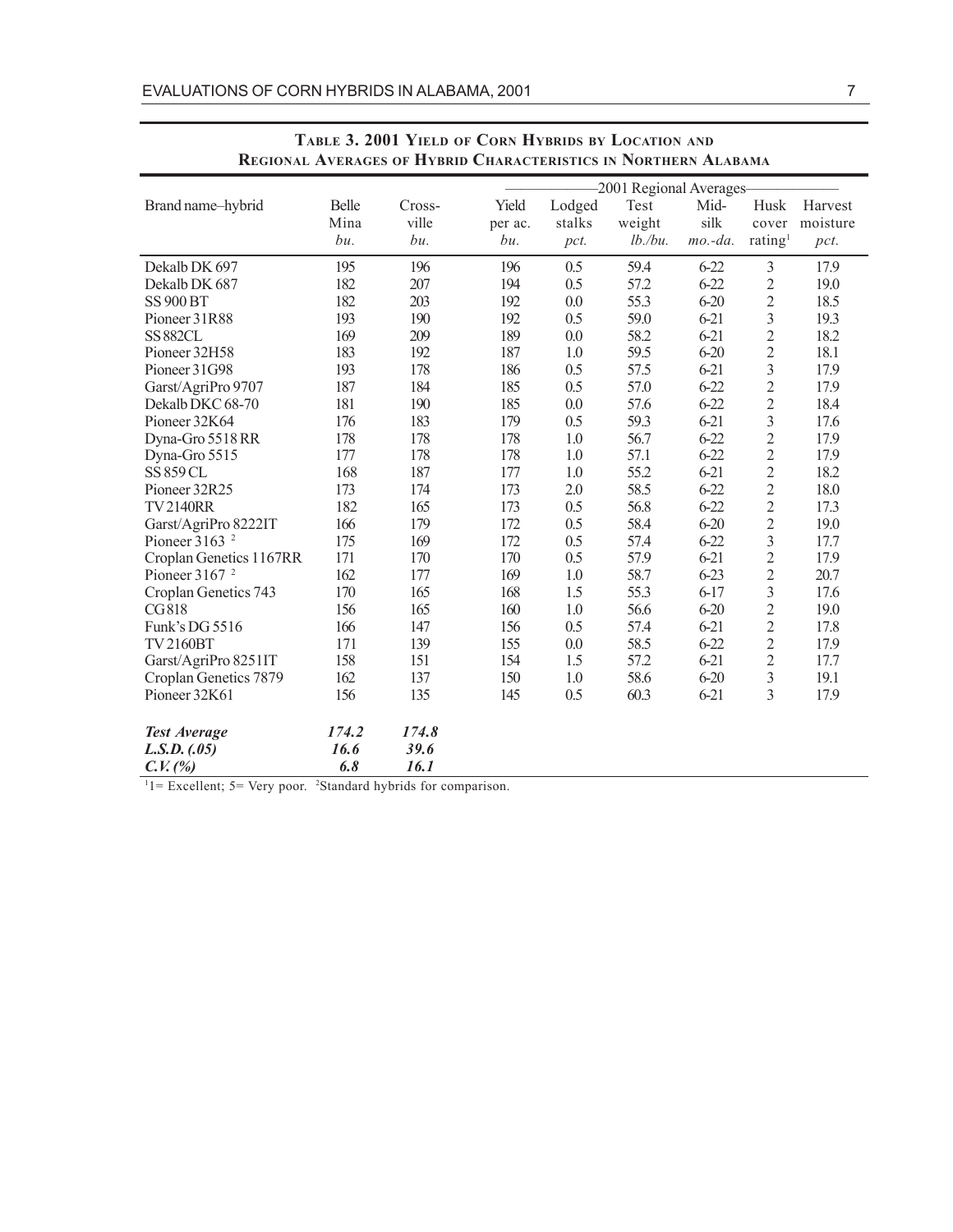|                                                                       |                          | -Yield per acre/av.-     |       |                    | -Lodged stalks, av.      |      |              |                | $-2001$ regional av.—          |                     |
|-----------------------------------------------------------------------|--------------------------|--------------------------|-------|--------------------|--------------------------|------|--------------|----------------|--------------------------------|---------------------|
| Brand name-hybrid                                                     | $3-yr$ .<br>1999-01      | $2-yr.$<br>2000-01       | 2001  | $3-yr.$<br>1999-01 | $2-yr.$<br>2000-01       | 2001 | Mid-<br>silk | Test<br>weight | Husk<br>cover                  | Harvest<br>moisture |
|                                                                       | bu.                      | bu.                      | bu.   | pct.               | pct.                     | pct. | $mo.-da.$    |                | $lb$ ./bu. rating <sup>1</sup> | pct.                |
| Pioneer 32K61                                                         | 158                      | 144                      | 158   | 1.0                | 1.5                      | 0.0  | $6-29$       | 60.5           | 3                              | 16.7                |
| Pioneer $3245$ $^2$                                                   | 154                      | 146                      | 175   | 2.7                | 3.5                      | 1.0  | $6 - 28$     | 60.3           | 3                              | 16.4                |
| Pioneer 33G26                                                         | 148                      | 139                      | 170   | 1.7                | 2.5                      | 0.0  | $6 - 26$     | 59.5           | 4                              | 15.9                |
| Croplan Genetics 721                                                  | $\overline{\phantom{0}}$ |                          | 183   |                    | $\overline{\phantom{0}}$ | 0.0  | $6 - 27$     | 57.5           | 3                              | 16.1                |
| Dekalb DKC61-24                                                       | $\overline{\phantom{0}}$ | —                        | 182   |                    | $\qquad \qquad -$        | 0.0  | $6 - 27$     | 58.3           | 3                              | 15.9                |
| Pioneer 34B28                                                         |                          |                          | 171   |                    | $\qquad \qquad -$        | 0.0  | $6 - 27$     | 59.6           | 3                              | 15.0                |
| Pioneer 32K64                                                         | —                        | $\overline{\phantom{0}}$ | 169   |                    | $\overline{\phantom{m}}$ | 0.0  | $6-29$       | 59.6           | 4                              | 16.2                |
| Pioneer 32H58                                                         |                          |                          | 163   |                    | $\overline{\phantom{0}}$ | 0.0  | $6 - 27$     | 58.3           | 3                              | 17.5                |
| Dekalb DKC65-25                                                       |                          |                          | 161   |                    | —                        | 0.0  | $6-29$       | 59.4           | 3                              | 17.1                |
| Pioneer 34B24                                                         |                          |                          | 151   |                    | $\overline{\phantom{0}}$ | 0.0  | $6 - 28$     | 59.8           | 3                              | 16.1                |
| Pioneer 33G30                                                         |                          |                          | 138   |                    |                          | 0.0  | $6 - 26$     | 59.1           | 4                              | 16.1                |
| <b>Test Average</b>                                                   |                          |                          | 165.3 |                    |                          |      |              |                |                                |                     |
| L.S.D. (05)                                                           |                          |                          | 36.6  |                    |                          |      |              |                |                                |                     |
| $C.V.$ (%)                                                            |                          |                          | 15.3  |                    |                          |      |              |                |                                |                     |
| $1 -$ Example $5 -$ Very near $2$ Standard mid to late season hybrids |                          |                          |       |                    |                          |      |              |                |                                |                     |

#### **TABLE 4. EARLY CORN HYBRID TEST AT CROSSVILLE IN NORTHERN ALABAMA, 1999-01**

1 1= Excellent; 5= Very poor. 2 Standard mid to late season hybrids.

#### **TABLE 5. CHARACTERISTICS OF CORN HYBRIDS TESTED ONE YEAR IN PRELIMINARY TEST AT CROSSVILLE IN NORTHERN ALABAMA, 2001**

| Brand name-hybrid      | Av. yield<br>per acre<br>bи. | Lodged<br>stalks<br>pct. | Husk<br>cover<br>rating <sup>1</sup> | Midsilk<br>$mo.-da.$ | Test<br>weight<br>$lb/bu$ . | Harvest<br>moisture<br>pct. |
|------------------------|------------------------------|--------------------------|--------------------------------------|----------------------|-----------------------------|-----------------------------|
| Croplan Genetics 733BT | 196                          | $\theta$                 | 3                                    | $6 - 29$             | 57.4                        | 16.4                        |
| Garst/AgriPro 8215     | 187                          | $\theta$                 | 3                                    | $6 - 29$             | 57.6                        | 17.2                        |
| Garst/AgriPro 8288     | 181                          | $\theta$                 | 3                                    | $6 - 28$             | 57.8                        | 16.6                        |
| Dyna-Gro $X15548$      | 180                          | $\theta$                 | 3                                    | $6 - 29$             | 58.6                        | 17.2                        |
| Croplan Genetics 827   | 166                          | $\theta$                 | 3                                    | $6 - 27$             | 56.9                        | 17.4                        |
| Pioneer $31672$        | 165                          | $\theta$                 | 3                                    | $6 - 30$             | 58.1                        | 16.5                        |
| Pioneer $31632$        | 159                          | $\theta$                 | 3                                    | $6 - 27$             | 57.1                        | 17.2                        |
| Croplan Genetics 683   | 158                          | $\theta$                 | 3                                    | $6 - 25$             | 58.2                        | 15.7                        |
| Garst 8366 IT          | 147                          | $\theta$                 | 3                                    | $6 - 28$             | 55.3                        | 17.3                        |
| Croplan Genetics 767RR | 146                          | $\mathbf{0}$             | 3                                    | $6 - 28$             | 56.8                        | 15.6                        |
| <b>Test Average</b>    | 168.5                        |                          |                                      |                      |                             |                             |
| L.S.D. (05)            | 49.2                         |                          |                                      |                      |                             |                             |
| $C. V.$ (%)            | <i>20.1</i>                  |                          |                                      |                      |                             |                             |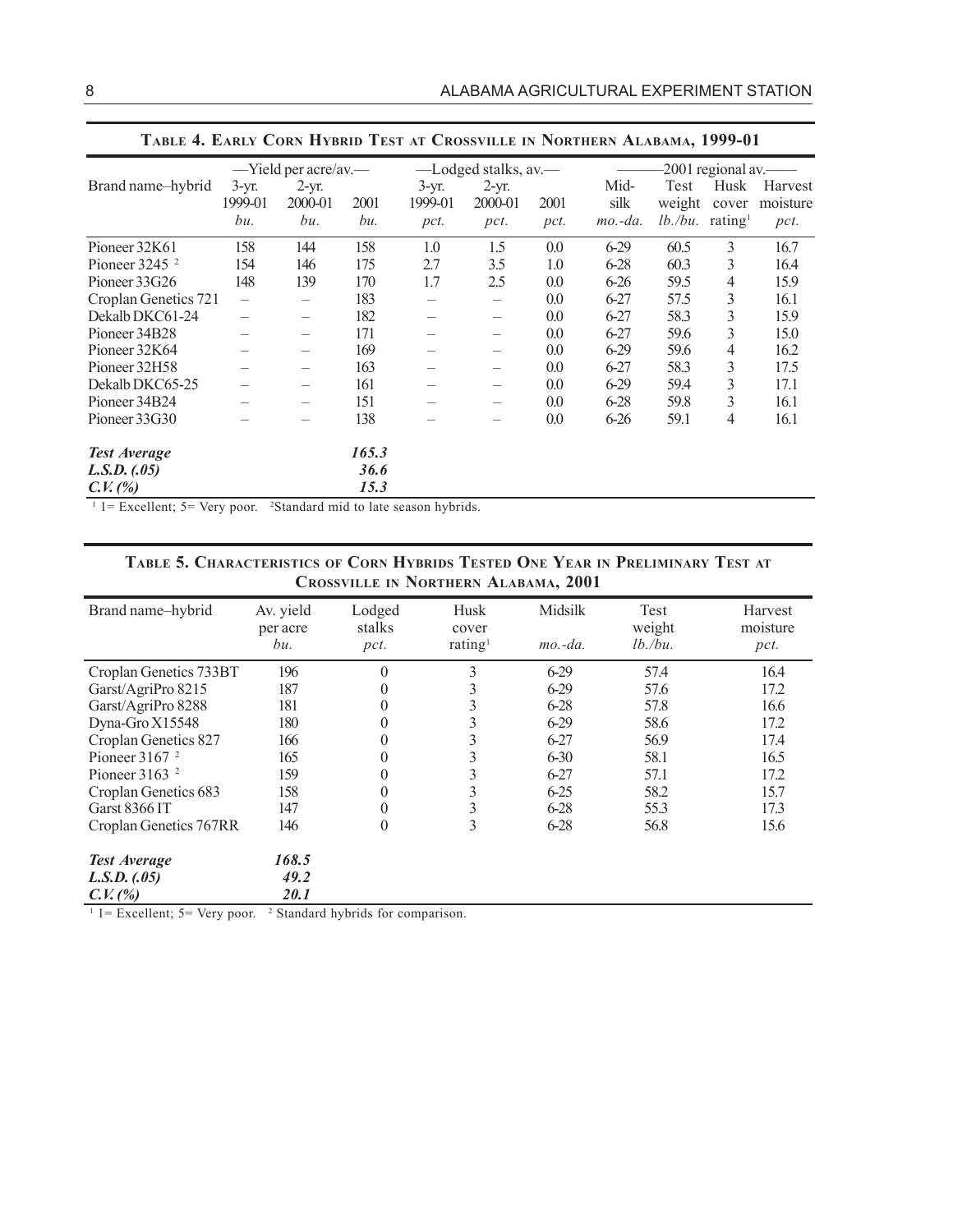|                           | -Yield per acre/av.-     |                          |       |                          | -Lodged stalks, av.      |      |           | -2001averages-                 |                |          |
|---------------------------|--------------------------|--------------------------|-------|--------------------------|--------------------------|------|-----------|--------------------------------|----------------|----------|
| Brand name-hybrid         | $3-yr$ .                 | $2-yr.$                  |       | $3 - yr$ .               | $2-yr.$                  |      | Mid-      | Test                           | Husk           | Harvest  |
|                           | 1999-01                  | 2000-01                  | 2001  | 1999-01                  | 2000-01                  | 2001 | silk      | weight                         | cover          | moisture |
|                           | bu.                      | bu.                      | bu.   | pct.                     | pct.                     | pct. | $mo.-da.$ | $lb$ ./bu. rating <sup>2</sup> |                | pct.     |
| Garst/AgriPro 8222IT      | 218                      | 217                      | 222   | 2.7                      | 3.5                      | 1.0  | $6-11$    | 59.3                           | $\mathbf{2}$   | 20.7     |
| Garst/AgriPro 9707        | 217                      | 218                      | 223   | 3.3                      | 4.5                      | 1.0  | $6-12$    | 59.2                           | 1              | 20.6     |
| <b>SS 859 CL</b>          | 213                      | 203                      | 210   | 2.7                      | 3.5                      | 1.0  | $6 - 12$  | 56.9                           | $\overline{c}$ | 20.0     |
| Pioneer $31633$           | 203                      | 191                      | 194   | 5.7                      | 8.0                      | 2.0  | $6-13$    | 59.1                           | 3              | 20.1     |
| Dekalb DK 687             | 200                      | 193                      | 209   | 3.0                      | 4.5                      | 1.0  | $6-13$    | 59.3                           | 1              | 20.4     |
| Funk's DG 5516            | 196                      | 194                      | 200   | 2.3                      | 3.0                      | 1.0  | $6-12$    | 58.9                           | 1              | 19.6     |
| Pioneer 3167 <sup>3</sup> | 193                      | 187                      | 195   | 0.3                      | 0.5                      | 0.0  | $6 - 15$  | 59.6                           | 1              | 23.0     |
| Pioneer 32K61             | 184                      | 173                      | 168   | 0.3                      | 0.5                      | 0.0  | $6-11$    | 61.1                           | $\sqrt{2}$     | 20.0     |
| Pioneer 31G98             |                          | 207                      | 233   | $\overline{\phantom{0}}$ | 8.0                      | 1.0  | $6-13$    | 59.2                           | $\overline{2}$ | 19.3     |
| <b>SS 900 BT</b>          | $\overline{\phantom{0}}$ | 204                      | 208   | $\overline{\phantom{0}}$ | 3.5                      | 0.0  | $6 - 12$  | 57.0                           | $\mathbf{1}$   | 20.3     |
| Dekalb DK 697             | —                        | 199                      | 215   | $\overline{\phantom{0}}$ | 6.0                      | 1.0  | $6 - 14$  | 60.4                           | $\overline{2}$ | 21.7     |
| Pioneer 31R88             | $\overline{\phantom{0}}$ | 199                      | 216   | $\overline{\phantom{0}}$ | 4.0                      | 2.0  | $6-12$    | 59.4                           | 3              | 22.1     |
| Garst/AgriPro 8251IT      | $\overline{\phantom{0}}$ | 196                      | 206   | $\overline{\phantom{0}}$ | 2.5                      | 1.0  | $6-12$    | 58.3                           | 1              | 19.9     |
| CG818                     | $\overline{\phantom{0}}$ | 183                      | 203   | $\overline{\phantom{0}}$ | 9.0                      | 1.0  | $6 - 12$  | 57.5                           | $\overline{c}$ | 21.2     |
| <b>TV2140RR</b>           | $\overline{\phantom{0}}$ | $\overline{\phantom{0}}$ | 232   | $\overline{\phantom{0}}$ | $\equiv$                 | 1.0  | $6 - 12$  | 56.6                           | 1              | 17.4     |
| Dekalb DKC 68-70          | $\overline{\phantom{0}}$ |                          | 224   | $\overline{\phantom{0}}$ | $\equiv$                 | 0.0  | $6 - 13$  | 58.1                           | 1              | 20.2     |
| Dyna-Gro 5515             | -                        | $\qquad \qquad -$        | 216   | $\overline{\phantom{0}}$ |                          | 1.0  | $6-12$    | 57.8                           | $\overline{c}$ | 20.6     |
| Pioneer 32H58             | -                        |                          | 215   | $\overline{\phantom{0}}$ | $\overline{\phantom{0}}$ | 1.0  | $6-12$    | 60.4                           | $\overline{c}$ | 20.5     |
| Pioneer 32R25             |                          | $\overline{\phantom{0}}$ | 213   | $\equiv$                 | $\overline{\phantom{0}}$ | 2.0  | $6 - 12$  | 58.8                           | $\overline{c}$ | 22.0     |
| <b>SS 882CL</b>           | $\overline{\phantom{0}}$ | $\overline{\phantom{0}}$ | 212   | $\overline{\phantom{0}}$ |                          | 1.0  | $6 - 12$  | 59.7                           | $\overline{2}$ | 20.3     |
| Croplan Genetics 743      |                          |                          | 211   |                          |                          | 2.0  | $6-11$    | 56.1                           | 3              | 18.9     |
| Dyna-Gro 5518 RR          | —                        | $\qquad \qquad -$        | 209   | $\overline{\phantom{0}}$ | $\overline{\phantom{0}}$ | 1.0  | $6 - 13$  | 56.7                           | 1              | 19.5     |
| Croplan Genetics 1167RR   | —                        | $\overline{\phantom{m}}$ | 208   | $\overline{\phantom{0}}$ |                          | 1.0  | $6-12$    | 58.8                           | 1              | 19.7     |
| <b>TV2160BT</b>           |                          |                          | 208   | $\overline{\phantom{0}}$ |                          | 1.0  | $6 - 12$  | 59.0                           | $\overline{c}$ | 18.7     |
| Croplan Genetics 7879     |                          |                          | 205   |                          |                          | 0.0  | $6 - 12$  | 59.3                           | $\overline{c}$ | 19.5     |
| Pioneer 32K64             |                          |                          | 189   |                          | $\overline{\phantom{0}}$ | 1.0  | $6 - 12$  | 59.8                           | $\overline{2}$ | 19.5     |
| <b>Test Average</b>       |                          |                          | 209.3 |                          |                          |      |           |                                |                |          |
| L.S.D. (0.05)             |                          |                          | 13.5  |                          |                          |      |           |                                |                |          |
| C. V. (%)                 |                          |                          | 4.6   |                          |                          |      |           |                                |                |          |

#### **TABLE 6. IRRIGATED CORN HYBRID PERFORMANCE AND CHARACTERISTICS, BELLE MINA, ALABAMA, 1 1999-2001**

<sup>1</sup> The test received approximately 2.8 inches of irrigation water. <sup>2</sup> 1= Excellent; 5= Very poor. <sup>3</sup> Standard hybrids for comparison.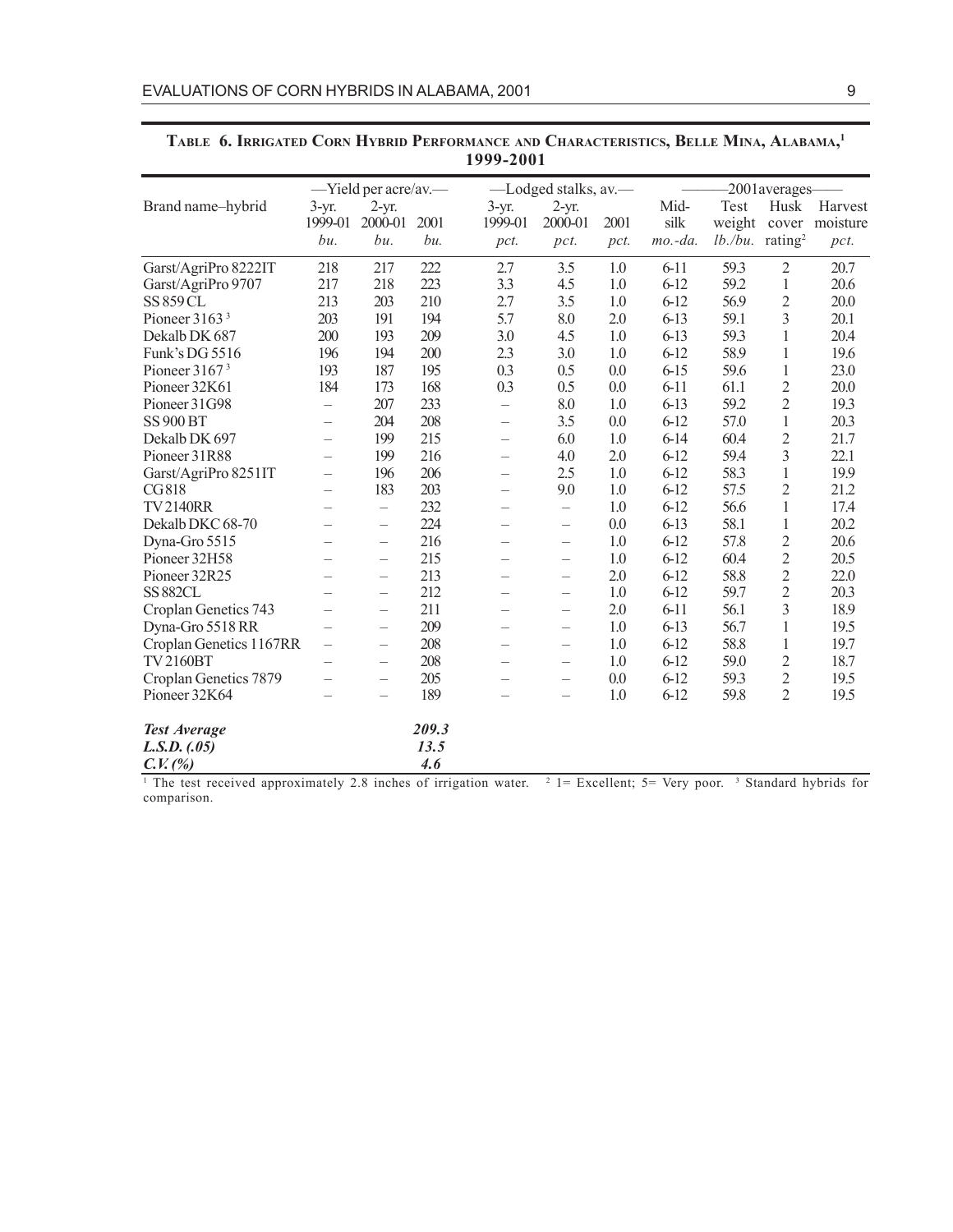| Brand name-hybrid |                   | -Yield per acre, av.—— | Lodged stalks, av. |                   |  |  |
|-------------------|-------------------|------------------------|--------------------|-------------------|--|--|
|                   | $3-yr. (1999-01)$ | $2-yr. (2000-01)$      | $3-yr. (1999-01)$  | $2-yr. (2000-01)$ |  |  |
|                   | bu.               | bu.                    | pct.               | pct.              |  |  |
| Pioneer $31671$   | 107               | 81                     | 2.3                | 2.5               |  |  |
| Pioneer $31631$   | 107               | 90                     | 6.0                | 8.0               |  |  |
| Dekalb DK 687     | 93                | 72                     | 3.0                | 3.5               |  |  |
| Pioneer 32K61     | 92                | 81                     |                    | 1.5               |  |  |
| Pioneer 31G98     |                   | 89                     |                    | 4.5               |  |  |
| Funk's DG $5516$  |                   | 82                     |                    | 1.5               |  |  |
| Dekalb DK 697     |                   | 80                     |                    | 2.5               |  |  |
| Pioneer 31R88     |                   | 65                     |                    | 3.0               |  |  |
| CG818             |                   | 59                     |                    | 2.5               |  |  |

| TABLE 7. TWO- AND THREE-YEAR YIELD AND LODGING AVERAGES FOR YELLOW CORN AT PRATTVILLE |  |
|---------------------------------------------------------------------------------------|--|
| IN CENTRAL ALABAMA, 1999-01                                                           |  |

1 Standard hybrids for comparison.

#### **TABLE 8. 2001 YIELD OF CORN HYBRIDS BY LOCATION AND REGIONAL AVERAGES OF HYBRID CHARACTERISTICS AT PRATTVILLE IN CENTRAL ALABAMA**

|                             |                    |        |            | -2001 Regional Averages- |                         |          |
|-----------------------------|--------------------|--------|------------|--------------------------|-------------------------|----------|
| Brand name-hybrid           | Pratt-             | Lodged | Test       | Mid-                     | Husk                    | Harvest  |
|                             | ville <sup>1</sup> | stalks | weight     | silk                     | cover                   | moisture |
|                             | bu.                | bu.    | $lb.$ /bu. | $mo.-da.$                | rating <sup>1</sup>     | pct.     |
| Pioneer $3163$ <sup>2</sup> | 127                | 14.0   | 59.6       | $7 - 25$                 | 3                       | 15.4     |
| <b>TV2160BT</b>             | 123                | 6.0    | 58.5       | $7 - 26$                 | 3                       | 14.8     |
| Pioneer 31G98               | 122                | 6.0    | 58.3       | $7 - 25$                 | $\overline{c}$          | 14.2     |
| Pioneer 32K61               | 120                | 1.0    | 60.2       | $7 - 24$                 | $\overline{3}$          | 14.5     |
| Dekalb DK 697               | 118                | 5.0    | 60.6       | $7 - 25$                 | $\overline{c}$          | 15.2     |
| Funk's DG 5516              | 118                | 3.0    | 57.7       | $7 - 26$                 | $\overline{2}$          | 14.0     |
| Dekalb DKC 68-70            | 118                | 5.0    | 59.4       | $7 - 26$                 | 1                       | 16.6     |
| Pioneer $31672$             | 118                | 4.0    | 54.5       | $7 - 26$                 | $\overline{c}$          | 18.6     |
| <b>TV2140RR</b>             | 116                | 13.0   | 56.0       | $7 - 25$                 | $\overline{3}$          | 13.1     |
| Croplan Genetics 7879       | 114                | 5.0    | 57.3       | $7 - 26$                 | $\overline{3}$          | 14.6     |
| Dekalb DK 687               | 111                | 5.0    | 58.9       | $7 - 26$                 | $\overline{2}$          | 15.9     |
| Pioneer 32H58               | 111                | 4.0    | 59.7       | $7 - 24$                 | $\overline{c}$          | 15.0     |
| Dyna-Gro X15548             | 107                | 4.0    | 60.8       | $7 - 25$                 | $\overline{c}$          | 16.7     |
| Pioneer 32R25               | 107                | 13.0   | 58.6       | $7 - 26$                 | $\overline{c}$          | 14.9     |
| Dyna-Gro 5515               | 106                | 5.0    | 56.4       | $7 - 25$                 | $\overline{3}$          | 13.0     |
| Croplan Genetics 1167RR     | 99                 | 4.0    | 58.0       | $7 - 26$                 | $\overline{2}$          | 13.6     |
| Pioneer 31R88               | 86                 | 5.0    | 58.9       | $7 - 25$                 | $\overline{\mathbf{3}}$ | 14.5     |
| <b>CG818</b>                | 72                 | 5.0    | 55.0       | $7 - 24$                 | 3                       | 13.1     |
| Dyna-Gro 5516 RR            | 67                 | 2.0    | 57.9       | $7 - 25$                 | $\overline{c}$          | 13.0     |
| Croplan Genetics 743        | 57                 | 9.0    | 51.7       | $7 - 24$                 | 4                       | 10.2     |
| <b>Test Average</b>         | 105.8              |        |            |                          |                         |          |
| L.S.D. (05)                 | 21.3               |        |            |                          |                         |          |
| C. V. (%)                   | 14.2               |        |            |                          |                         |          |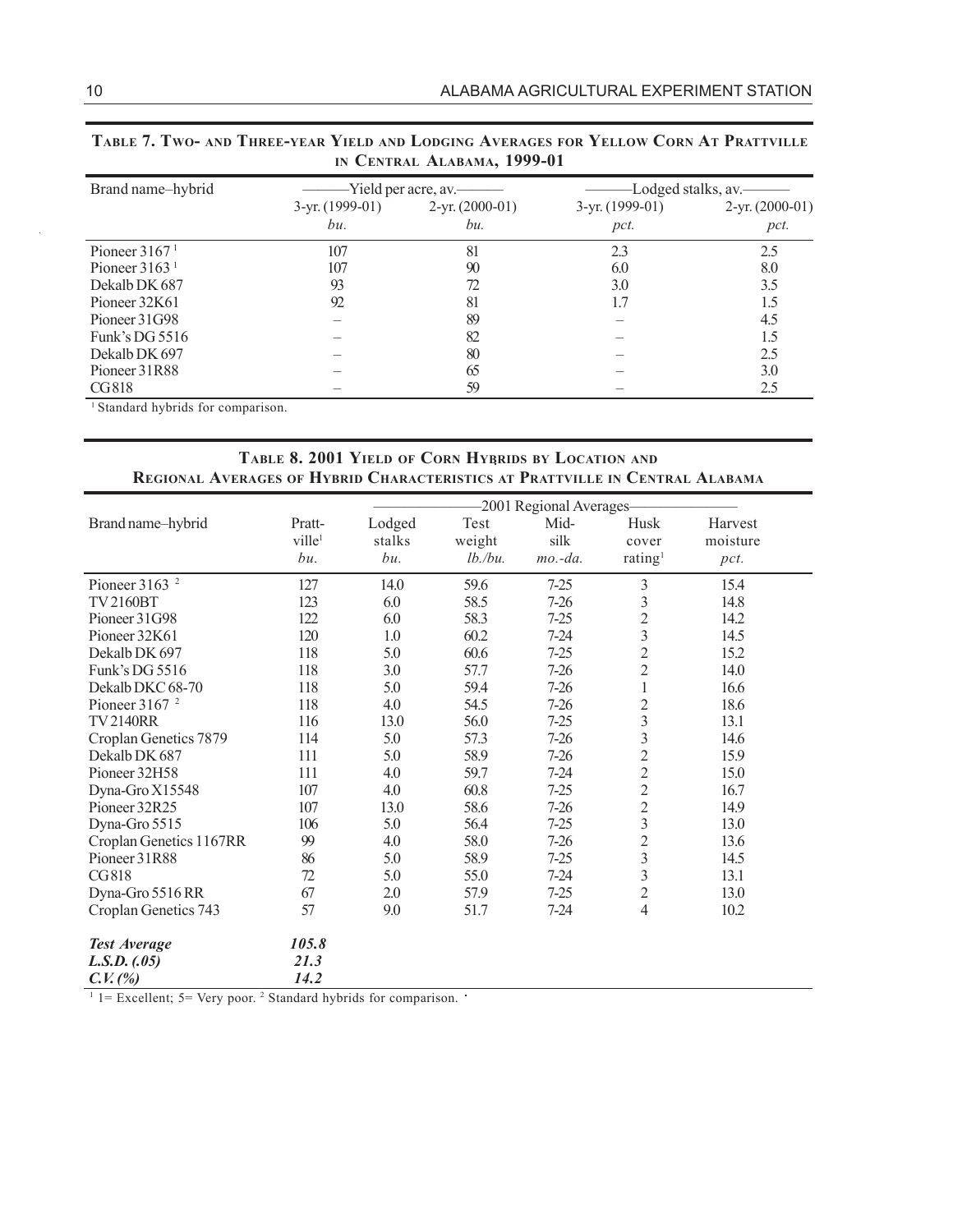|                      |                            | $-$ Yield per acre/av.—   |             |                            | -Lodged stalks, av.        |              |                            | -2001-                       |                             |
|----------------------|----------------------------|---------------------------|-------------|----------------------------|----------------------------|--------------|----------------------------|------------------------------|-----------------------------|
| Brand name-hybrid    | $3-yr$ .<br>1999-01<br>bu. | $2-yr.$<br>2000-01<br>bu. | 2001<br>bu. | $3-yr.$<br>1999-01<br>pct. | $2-yr.$<br>2000-01<br>pct. | 2001<br>pct. | Mid-<br>-silk<br>$mo.-da.$ | Test<br>weight<br>$lb.$ /bu. | Harvest<br>moisture<br>pct. |
| Pioneer $32451$      | 118                        | 88                        | 143         | 1.3                        | 1.5                        | 0.0          | $6-13$                     |                              | 30.1                        |
| Pioneer 3394         | 117                        | 94                        | 128         | 4.7                        | 7.0                        | 0.0          | $6-11$                     |                              | 28.1                        |
| Pioneer 32K61        | 113                        | 83                        | 131         | 3.7                        | 5.5                        | 0.0          | $6-14$                     |                              | 28.9                        |
| Pioneer 32H58        |                            | —                         | 142         |                            | $\overline{\phantom{m}}$   | 0.0          | $6-13$                     |                              | 30.4                        |
| Dekalb DKC65-25      |                            | $\overline{\phantom{0}}$  | 136         |                            | $\overline{\phantom{m}}$   | 0.0          | $6-13$                     |                              | 30.5                        |
| Croplan Genetics 721 |                            |                           | 134         |                            |                            | 0.0          | $6-12$                     |                              | 30.1                        |
| Pioneer 34B28        |                            |                           | 130         |                            |                            | 2.0          | $6-12$                     |                              | 28.9                        |
| Dekalb DKC61-24      |                            |                           | 129         |                            |                            | 0.0          | $6-13$                     |                              | 28.9                        |
| <b>Test Average</b>  |                            |                           | 134.0       |                            |                            |              |                            |                              |                             |
| L.S.D. (0.05)        |                            |                           | 12.7        |                            |                            |              |                            |                              |                             |
| $C. V.$ (%)          |                            |                           | 6.5         |                            |                            |              |                            |                              |                             |

1 Standard mid to late season hybrids.

#### **TABLE 10. CHARACTERISTICS OF CORN HYBRIDS TESTED ONE YEAR IN PRELIMINARY TEST AT TALLASSEE IN CENTRAL ALABAMA, 2001**

| Brand name-hybrid      | Av. yield<br>per acre<br>bu. | Lodged<br>stalks<br>pct. | Husk<br>cover<br>rating <sup>1</sup> | Midsilk<br>$mo.-da.$ | Test<br>weight<br>$lb.$ /bu. | Harvest<br>moisture<br>pct. |
|------------------------|------------------------------|--------------------------|--------------------------------------|----------------------|------------------------------|-----------------------------|
| Pioneer $31632$        | 171                          | 0.0                      | $\overline{4}$                       | $6-17$               | 58.3                         | 18.1                        |
| Garst/AgriPro 8288     | 159                          | 1.0                      | 2                                    | $6 - 16$             | 58.1                         | 20.5                        |
| Croplan Genetics 827   | 150                          | 0.0                      | 2                                    | $6 - 20$             | 57.1                         | 21.4                        |
| Dyna-Gro X15548        | 147                          | 0.0                      | 2                                    | $6 - 20$             | 60.8                         | 20.0                        |
| Kaystar X 1181         | 145                          | 1.0                      | 3                                    | $6-17$               | 58.5                         | 17.8                        |
| Pioneer $31672$        | 142                          | $0.0\,$                  | 2                                    | $6 - 20$             | 60.7                         | 21.2                        |
| Croplan Genetics 683   | 138                          | 1.0                      | 3                                    | $6-13$               | 57.9                         | 15.8                        |
| Croplan Genetics 767RR | 136                          | 0.0                      | 2                                    | $6-17$               | 58.1                         | 18.3                        |
| Croplan Genetics 733BT | 128                          | 1.0                      | 4                                    | $6-13$               | 56.2                         | 17.6                        |
| <b>Test Average</b>    | 146.1                        |                          |                                      |                      |                              |                             |
| L.S.D. (0.05)          | 13.7                         |                          |                                      |                      |                              |                             |
| C. V. (%)              | 6.4                          |                          |                                      |                      |                              |                             |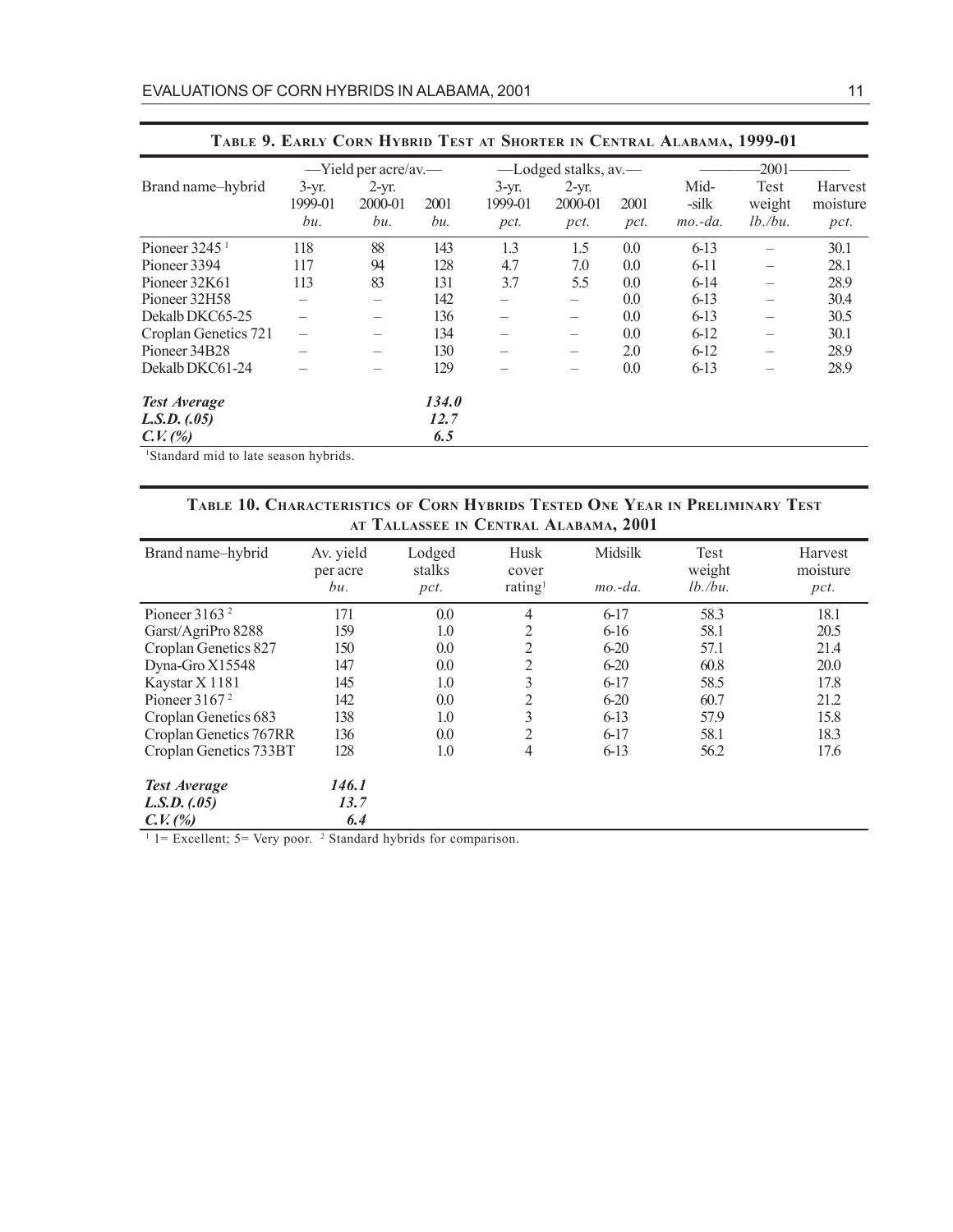|                        |                              | AI TALLASSEE IN CENTRAL ALADAMA, ZUUT |                                      |                      |                              |                             |
|------------------------|------------------------------|---------------------------------------|--------------------------------------|----------------------|------------------------------|-----------------------------|
| Brand name-hybrid      | Av. yield<br>per acre<br>bu. | Lodged<br>stalks<br>pct.              | Husk<br>cover<br>rating <sup>2</sup> | Midsilk<br>$mo.-da.$ | Test<br>weight<br>$lb.$ /bu. | Harvest<br>moisture<br>pct. |
| Pioneer $31633$        | 194                          | 1.0                                   | 4                                    | $6 - 20$             | 57.9                         | 22.0                        |
| Garst/AgriPro 8288     | 182                          | 0.0                                   | 3                                    | $6-17$               | 58.3                         | 23.2                        |
| Croplan Genetics 827   | 176                          | 2.0                                   | 2                                    | $6 - 21$             | 57.7                         | 23.3                        |
| Kaystar X 1181         | 165                          | 0.0                                   | 3                                    | $6-19$               | 58.1                         | 21.2                        |
| Dyna-Gro X15548        | 150                          | 0.0                                   | 2                                    | $6 - 21$             | 61.3                         | 20.8                        |
| Pioneer $31673$        | 150                          | 1.0                                   | 2                                    | $6 - 21$             | 60.8                         | 22.6                        |
| Croplan Genetics 767RR | 148                          | 0.0                                   | 3                                    | $6 - 20$             | 57.1                         | 22.0                        |
| Croplan Genetics 683   | 147                          | 0.0                                   | 3                                    | $6-17$               | 59.1                         | 18.9                        |
| Croplan Genetics 733BT | 143                          | 0.0                                   | 4                                    | $6-15$               | 57.5                         | 21.2                        |
| <b>Test Average</b>    | 161.6                        |                                       |                                      |                      |                              |                             |
| L.S.D. (0.05)          | <i>13.1</i>                  |                                       |                                      |                      |                              |                             |
| C. V. (%)              | 5.5                          |                                       |                                      |                      |                              |                             |

#### **TABLE 11. CHARACTERISTICS OF IRRIGATED CORN HYBRIDS TESTED ONE YEAR IN PRELIMINARY TEST AT TALLASSEE IN CENTRAL ALABAMA, <sup>1</sup> 2001**

<sup>1</sup> The test received approximately 4.0 inches of irrigation water. <sup>2</sup> 1= Excellent; 5= Very poor. <sup>3</sup> Standard hybrids for comparison.

| TABLE 12. CORN HYBRID PERFORMANCE AND CHARACTERISTICS AT MARION JUNCTION |
|--------------------------------------------------------------------------|
| IN CENTRAL ALABAMA, 2001                                                 |

| Brand name-hybrid           | Av. yield<br>per acre | Lodged<br>stalks | Husk<br>cover       | Midsilk   | Test<br>weight | Harvest<br>moisture |
|-----------------------------|-----------------------|------------------|---------------------|-----------|----------------|---------------------|
|                             | bu.                   | pct.             | rating <sup>1</sup> | $mo.-da.$ | $lb.$ /bu.     | pct.                |
| Croplan Genetics 827        | 143                   | 5.0              |                     |           | 59.5           | 15.9                |
| Pioneer $3163$ <sup>2</sup> | 136                   | 1.0              |                     |           | 56.9           | 15.6                |
| Dekalb DK 697               | 134                   | 1.0              |                     |           | 60.2           | 15.0                |
| Dekalb DKC 68-70            | 129                   | 1.0              |                     |           | 59.5           | 13.6                |
| Pioneer 32R25               | 129                   | 9.0              |                     |           | 55.7           | 15.7                |
| Pioneer 31R88               | 126                   | 4.0              |                     |           | 58.8           | 14.4                |
| Pioneer $31672$             | 125                   | 4.0              |                     |           | 56.7           | 17.4                |
| Funk's DG 5516              | 124                   | 3.0              | 1                   |           | 58.6           | 14.9                |
| Pioneer 31G98               | 124                   | 5.0              | $\overline{c}$      |           | 56.3           | 15.4                |
| Dyna-Gro 5516 RR            | 121                   | 12.0             | 1                   |           | 57.4           | 11.8                |
| Dyna-Gro 5515               | 117                   | 5.0              | 1                   |           | 58.1           | 15.6                |
| <b>TV2140RR</b>             | 117                   | 8.0              |                     |           | 56.3           | 14.0                |
| Croplan Genetics 7879       | 116                   | 5.0              |                     |           | 58.5           | 16.2                |
| <b>TV2160BT</b>             | 112                   | 5.0              |                     |           | 58.9           | 14.3                |
| Pioneer 32H58               | 110                   | $2.0\,$          |                     |           | 61.4           | 16.2                |
| Garst/AgriPro 8215          | 108                   | 13.0             | 1                   |           | 57.4           | 15.7                |
| Dyna-Gro X15548             | 103                   | 1.0              |                     |           | 61.6           | 16.1                |
| <b>CG818</b>                | 102                   | 4.0              |                     |           | 60.0           | 15.3                |
| Croplan Genetics 1167RR     | 97                    | 3.0              |                     |           | 59.0           | 13.2                |
| Dekalb DK 687               | 97                    | 3.0              |                     |           | 59.1           | 15.2                |
| Croplan Genetics 743        | 93                    | 2.0              |                     |           | 57.1           | 14.4                |
| Croplan Genetics 744BT      | 89                    | $\Omega$         | 1                   |           | 60.2           | 13.4                |
| Pioneer 32K61               | 79                    | 2.0              | 1                   |           | 63.1           | 15.7                |
| <b>Test Average</b>         | 114.4                 |                  |                     |           |                |                     |
| L.S.D. (0.05)               | 33.6                  |                  |                     |           |                |                     |
| C. V. (%)                   | 20.8                  |                  |                     |           |                |                     |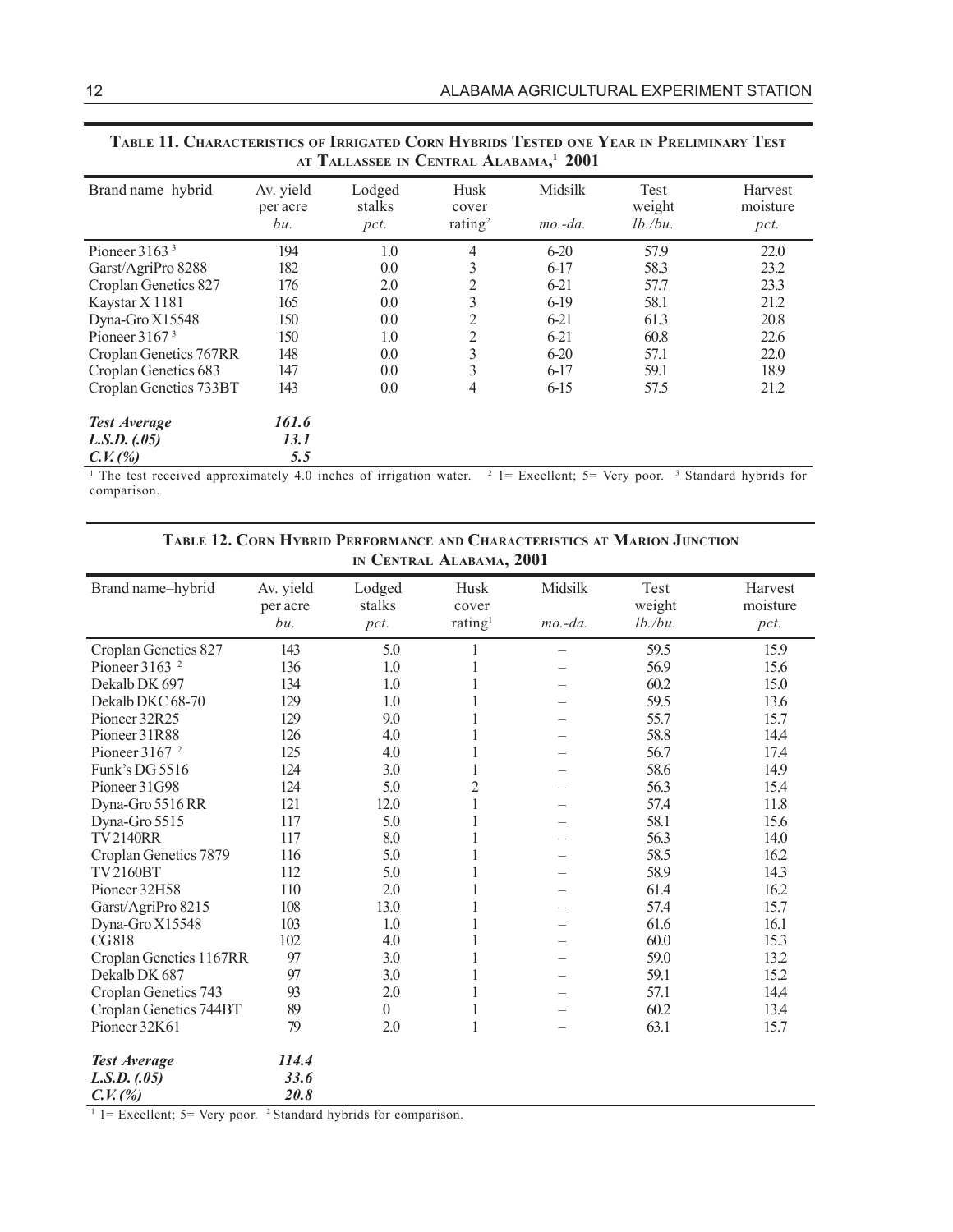| Brand name-hybrid           |                   | -Yield per acre, av.——— | -Lodged stalks, av. |                   |  |
|-----------------------------|-------------------|-------------------------|---------------------|-------------------|--|
|                             | $3-yr. (1999-01)$ | $2-yr. (2000-01)$       | 3-yr. (1999-01)     | $2-yr. (2000-01)$ |  |
|                             | bu.               | bu.                     | pct.                | pct.              |  |
| Garst/AgriPro 9707          | 133               | 122                     | 1.3                 | 2.0               |  |
| Funk's DG 5516              | 132               | 124                     | 2.7                 | 4.0               |  |
| Dekalb DK 687               | 131               | 116                     | 2.0                 | 3.0               |  |
| <b>SS 859 CL</b>            | 131               | 120                     | 9.0                 | 13.0              |  |
| AgriPro HS 9843             | 127               | 121                     | 1.7                 | 2.5               |  |
| Pioneer $3163$ <sup>2</sup> | 124               | 109                     | 2.5                 | 3.3               |  |
| Pioneer $31672$             | 123               | 106                     | 9.7                 | 14.0              |  |
| Pioneer 32K61               | 113               | 99                      | 0.0                 | 0.0               |  |
| Dekalb DK 697               |                   | 126                     |                     | 6.0               |  |
| <b>SS 900 BT</b>            |                   | 123                     |                     | 10.5              |  |
| Pioneer 31R88               |                   | 123                     |                     | 1.5               |  |
| Pioneer 31G98               |                   | 119                     |                     | 1.8               |  |
| Garst/AgriPro 8251IT        |                   | 117                     |                     | 6.0               |  |
| CG818                       |                   | 111                     |                     | 1.0               |  |
| Garst/AgriPro 8222IT        |                   | 108                     |                     | 0.3               |  |

#### **TABLE 13. TWO- AND THREE-YEAR YIELD AND LODGING AVERAGES FOR YELLOW CORN IN SOUTHERN ALABAMA, 1 1999-01**

<sup>1</sup> Fairhope and Brewton. <sup>2</sup> Standard hybrids for comparison.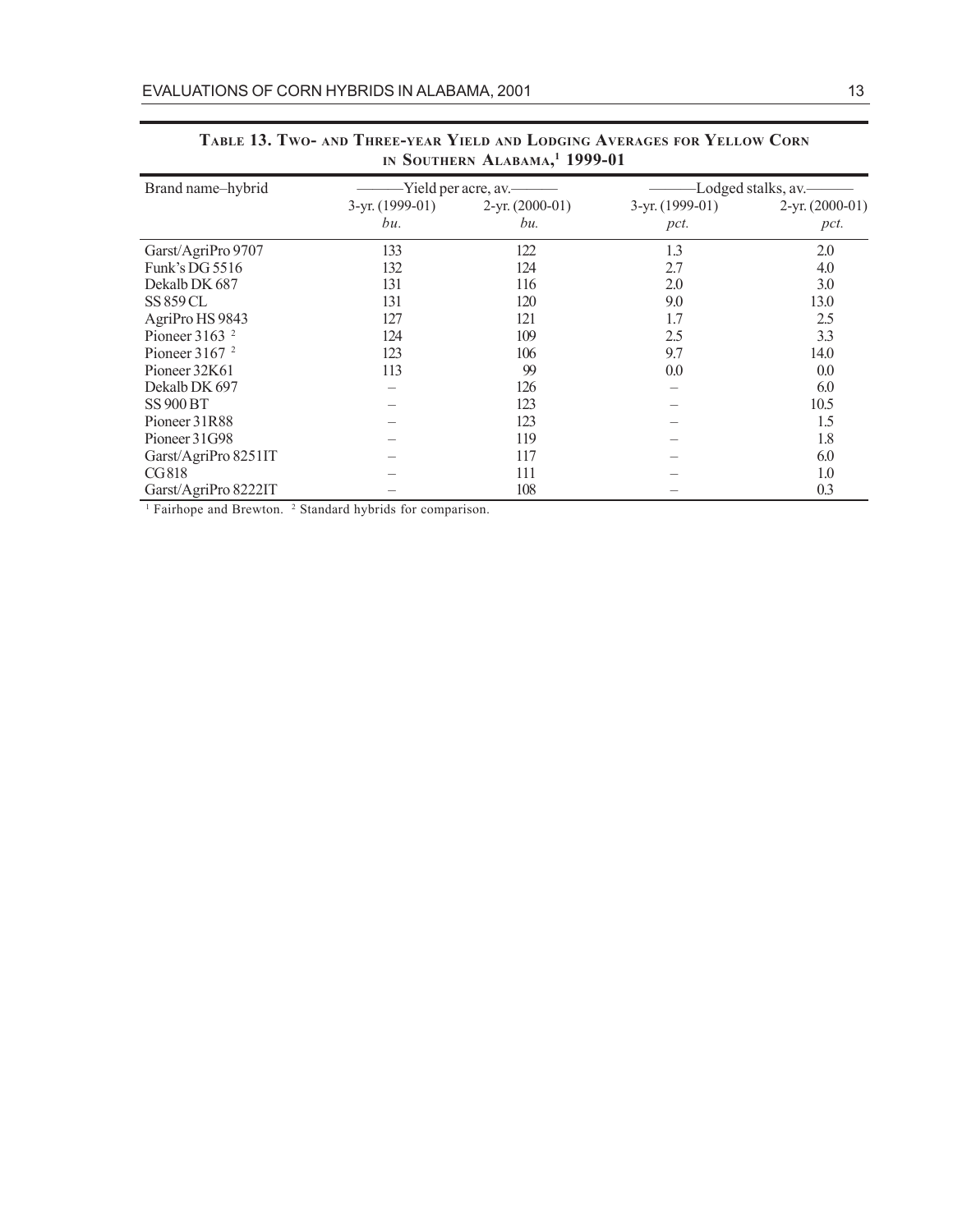|                             |       |               |              |        |                  |               | -2001 Regional Averages- |                     |          |
|-----------------------------|-------|---------------|--------------|--------|------------------|---------------|--------------------------|---------------------|----------|
| Brand name-hybrid           | Fair- | Brew-         | Head-        | Yield  | Lodged           | Test          | Mid-                     | Husk                | Harvest  |
|                             | hope  | ton           | land         | per a. | stalks           | weight        | silk                     | cover               | moisture |
|                             | bu.   | bu.           | bu.          | bu.    | pct.             | $lb.$ / $bu.$ | $mo$ -da.                | rating <sup>1</sup> | pct.     |
| Pioneer 32R25               | 172   | 135           | 81           | 129    | $\boldsymbol{0}$ | 56.7          | $6-9$                    | $\mathfrak{Z}$      | 17.0     |
| AgriPro HS 9843             | 166   | 130           | 76           | 124    | $\boldsymbol{0}$ | 55.6          | $6 - 11$                 | $\overline{c}$      | 14.6     |
| Dekalb DKC 68-70            | 178   | 127           | 67           | 124    | 0.3              | 56.2          | $6 - 11$                 | $\overline{c}$      | 17.6     |
| Dekalb DK 697               | 166   | 133           | 73           | 124    | 0.3              | 57.7          | $6 - 8$                  | 3                   | 17.7     |
| Funk's DG 5516              | 164   | 125           | 76           | 121    | 0.7              | 55.4          | $6 - 7$                  | $\overline{c}$      | 16.1     |
| <b>TV2160BT</b>             | 165   | 124           | 74           | 121    | 0.3              | 57.3          | $6-9$                    | $\overline{3}$      | 17.9     |
| Dyna-Gro 5515               | 172   | 143           | 47           | 121    | 1.7              | 55.9          | $6 - 10$                 | $\overline{c}$      | 16.2     |
| Pioneer 31G98               | 167   | 127           | 63           | 119    | 0.3              | 57.4          | $6 - 10$                 | $\overline{3}$      | 17.4     |
| <b>SS 882CL</b>             | 165   | 131           | 61           | 119    | 0.3              | 57.1          | $6-9$                    | 3                   | 18.2     |
| Dekalb DK 687               | 162   | 123           | 68           | 117    | 0.7              | 55.4          | $6 - 10$                 | $\overline{c}$      | 17.3     |
| Croplan Genetics 7879       | 178   | 119           | 55           | 117    | 0.3              | 57.0          | $6 - 7$                  | $\overline{3}$      | 17.9     |
| Garst/AgriPro 9707          | 173   | 132           | 46           | 117    | 0.3              | 55.6          | $6-9$                    | 3                   | 16.4     |
| Dyna-Gro 5518 RR            | 161   | 128           | 62           | 117    | 1.0              | 54.5          | $6 - 10$                 | $\overline{c}$      | 16.9     |
| Pioneer 31R88               | 155   | 134           | 58           | 116    | 0.7              | 57.1          | $6-9$                    | 3                   | 17.7     |
| <b>SS 900 BT</b>            | 161   | 124           | 60           | 115    | 0.3              | 55.3          | $6 - 7$                  | $\overline{c}$      | 18.4     |
| Dyna-Gro 5516 RR            | 146   | 124           | 70           | 113    | 0.7              | 56.3          | $6-9$                    | $\overline{c}$      | 16.5     |
| <b>SS 859 CL</b>            | 156   | 131           | 50           | 112    | 2.0              | 53.8          | $6-9$                    | 3                   | 17.9     |
| <b>TV2140RR</b>             | 142   | 135           | 59           | 112    | 0.3              | 54.6          | $6-9$                    | $\overline{c}$      | 17.5     |
| Croplan Genetics 1167RR151  |       | 122           | 57           | 110    | 0.3              | 56.2          | $6 - 10$                 | $\overline{2}$      | 16.5     |
| Garst/AgriPro 8251IT        | 157   | 123           | 48           | 109    | 0.3              | 55.3          | $6-9$                    | $\overline{c}$      | 15.1     |
| Pioneer $31672$             | 148   | 121           | 58           | 109    | 2.3              | 55.2          | $6-9$                    | 3                   | 21.0     |
| Pioneer 32H58               | 139   | 125           | 54           | 106    | 2.0              | 58.5          | $6 - 7$                  | 3                   | 18.4     |
| Pioneer 32K61               | 152   | 94            | 68           | 105    | 0.3              | 59.4          | $6 - 7$                  | 3                   | 16.8     |
| Pioneer $3163$ <sup>2</sup> | 157   | 127           | 28           | 104    | 2.7              | 56.1          | $6 - 8$                  | 3                   | 19.2     |
| Croplan Genetics 743        | 124   | 128           | 56           | 103    | 0.3              | 53.0          | $6 - 5$                  | 3                   | 16.4     |
| Garst/AgriPro 8222IT        | 150   | 104           | 49           | 101    | 0.7              | 57.4          | $6 - 8$                  | $\overline{c}$      | 17.5     |
| CG818                       | 152   | 98            | 41           | 97     | 0.7              | 55.1          | $6 - 9$                  | 3                   | 18.6     |
|                             |       |               |              |        |                  |               |                          |                     |          |
| <b>Test Avarage</b>         | 158.3 | 124.5<br>17.1 | 59.3<br>21.9 |        |                  |               |                          |                     |          |
| L.S.D. (0.05)               | 13.1  |               |              |        |                  |               |                          |                     |          |
| C. V. (%)                   | 5.9   | 9.8           | 26.2         |        |                  |               |                          |                     |          |

#### **TABLE 14. 2001 YIELD OF CORN HYBRIDS BY LOCATION AND REGIONAL AVERAGES OF HYBRID CHARACTERISTICS IN SOUTHERN ALABAMA**

 $11 =$  Excellent; 5 = Very poor. <sup>2</sup> Standard hybrids for comparison.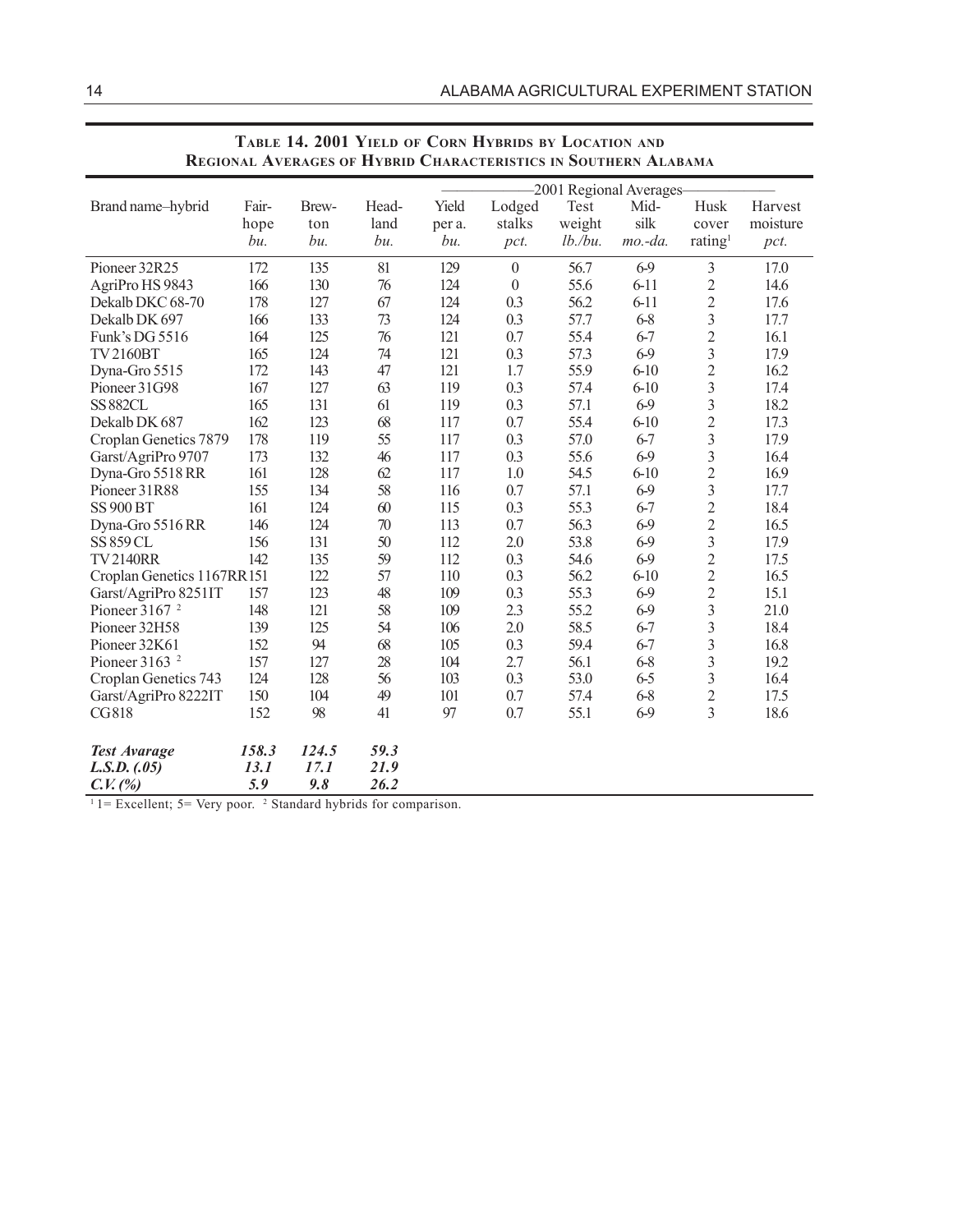|                             |                          |                          |       | 1 2 2 2 - 0 1            |                          |                  |           |                                |                         |                |
|-----------------------------|--------------------------|--------------------------|-------|--------------------------|--------------------------|------------------|-----------|--------------------------------|-------------------------|----------------|
|                             |                          | -Yield per acre/av.-     |       |                          | -Lodged stalks, av.      |                  |           |                                | $-2001-$                |                |
| Brand name-hybrid           | $3-yr$ .                 | $2-yr.$                  |       | $3-yr$ .                 | $2-yr.$                  |                  | Mid-      | Test                           | Husk                    | Harvest        |
|                             | 1999-01                  | 2000-01                  | 2001  | 1999-01                  | 2000-01                  | 2001             | -silk     | weight                         |                         | cover moisture |
|                             | bu.                      | bu.                      | bu.   | pct.                     | pct.                     | pct.             | $mo.-da.$ | $lb$ ./bu. rating <sup>2</sup> |                         | pct.           |
| Garst/AgriPro 9707          | 177                      | 175                      | 219   | 0.7                      | 1.0                      | 1.0              | $6-12$    | 57.1                           | $\mathfrak{2}$          | 12.7           |
| Pioneer $31673$             | 176                      | 183                      | 208   | 1.3                      | 2.0                      | 2.0              | $6 - 12$  | 57.3                           | $\mathfrak{2}$          | 12.7           |
| Funk's DG 5516              | 173                      | 174                      | 192   | 1.0                      | 1.5                      | $\boldsymbol{0}$ | $6-13$    | 56.8                           | $\overline{2}$          | 12.7           |
| Dekalb DK 687               | 168                      | 174                      | 198   | 1.0                      | 1.5                      | $\theta$         | $6 - 14$  | 56.6                           | 1                       | 12.7           |
| <b>SS 859 CL</b>            | 167                      | 169                      | 186   | 1.0                      | 1.5                      | $\mathbf{0}$     | $6 - 14$  | 56.0                           | $\overline{c}$          | 12.7           |
| AgriPro HS 9843             | 166                      | 170                      | 195   | 1.0                      | 1.5                      | 1.0              | $6 - 14$  | 58.2                           | $\overline{c}$          | 12.7           |
| Pioneer 32K61               | 166                      | 173                      | 201   | 1.0                      | 1.5                      | 1.0              | $6 - 10$  | 58.1                           | 1                       | 12.7           |
| Pioneer $3163$ <sup>3</sup> | 162                      | 166                      | 210   | 1.0                      | 1.5                      | $\theta$         | $6 - 12$  | 56.1                           | $\overline{c}$          | 12.7           |
| Pioneer 31G98               | $\overline{\phantom{0}}$ | 191                      | 224   | $\overline{\phantom{0}}$ | 0.5                      | 1.0              | $6 - 10$  | 57.1                           | $\overline{2}$          | 12.7           |
| Pioneer 31R88               | —                        | 185                      | 207   | $\overline{\phantom{0}}$ | 2.0                      | $\theta$         | $6 - 15$  | 58.1                           | $\overline{c}$          | 12.7           |
| Dekalb DK 697               | $\overline{\phantom{0}}$ | 176                      | 217   |                          | 1.5                      | 2.0              | $6 - 10$  | 58.4                           | $\overline{2}$          | 12.7           |
| <b>SS 900 BT</b>            |                          | 172                      | 202   |                          | 2.0                      | 1.0              | $6 - 14$  | 56.7                           | $\overline{2}$          | 12.7           |
| Garst/AgriPro 8222IT        | $\overline{\phantom{0}}$ | 164                      | 182   | $\overline{\phantom{0}}$ | 0.5                      | $\boldsymbol{0}$ | $6 - 12$  | 58.7                           | $\overline{2}$          | 12.7           |
| Garst/AgriPro 8251IT        | $\overline{\phantom{0}}$ | 164                      | 173   |                          | 0.5                      | $\boldsymbol{0}$ | $6 - 12$  | 58.1                           | 1                       | 12.7           |
| CG818                       | $\overline{\phantom{0}}$ | 155                      | 183   |                          | 2.0                      | $\mathbf{0}$     | $6 - 10$  | 56.0                           | $\mathfrak{2}$          | 12.7           |
| Pioneer 32R25               | $\overline{\phantom{0}}$ | $\overline{\phantom{0}}$ | 217   | $\overline{\phantom{0}}$ | $\qquad \qquad -$        | $\mathbf{0}$     | $6 - 12$  | 57.0                           | $\overline{c}$          | 12.7           |
| Dekalb DKC 68-70            | $\overline{\phantom{0}}$ | $\overline{\phantom{0}}$ | 204   |                          |                          | 1.0              | $6 - 14$  | 57.1                           | $\overline{2}$          | 12.7           |
| Dyna-Gro 5518 RR            | $\overline{\phantom{0}}$ | $\overline{\phantom{0}}$ | 203   | $\overline{\phantom{0}}$ | $\overline{\phantom{0}}$ | 1.0              | $6 - 12$  | 56.2                           | $\overline{\mathbf{3}}$ | 12.7           |
| Pioneer 32H58               |                          | $\overline{\phantom{0}}$ | 201   | $\overline{\phantom{0}}$ |                          | 1.0              | $6 - 10$  | 58.9                           | $\overline{c}$          | 12.7           |
| Dyna-Gro 5516 RR            |                          | $\overline{\phantom{0}}$ | 195   | $\equiv$                 | $\equiv$                 | $\boldsymbol{0}$ | $6 - 10$  | 57.2                           | $\overline{2}$          | 12.7           |
| Dyna-Gro 5515               |                          |                          | 194   |                          |                          | 2.0              | $6-16$    | 57.2                           | 1                       | 12.7           |
| <b>SS 882CL</b>             |                          |                          | 191   | $\equiv$                 |                          | $\theta$         | $6-14$    | 58.3                           | 3                       | 12.7           |
| <b>TV2160BT</b>             |                          |                          | 188   | $\equiv$                 | $\overline{\phantom{0}}$ | $\theta$         | $6-14$    | 59.1                           | $\overline{2}$          | 12.7           |
| Croplan Genetics 1167RR     | $\overline{\phantom{0}}$ |                          | 181   | $\equiv$                 |                          | $\theta$         | $6 - 10$  | 57.5                           | 1                       | 12.7           |
| Croplan Genetics 7879       |                          | $\overline{\phantom{0}}$ | 166   |                          |                          | 1.0              | $6 - 14$  | 58.0                           | 1                       | 12.7           |
| Croplan Genetics 743        |                          | —                        | 156   |                          |                          | 1.0              | $6 - 7$   | 59.6                           | 3                       | 12.7           |
| <b>TV2140RR</b>             |                          | —                        | 150   |                          | —                        | $\theta$         | $6-14$    | 55.1                           | $\overline{2}$          | 12.7           |
| <b>Test Average</b>         |                          |                          | 194.0 |                          |                          |                  |           |                                |                         |                |
| L.S.D. (0.05)               |                          |                          | 21.2  |                          |                          |                  |           |                                |                         |                |
| $C.V.$ (%)                  |                          |                          | 7.8   |                          |                          |                  |           |                                |                         |                |

#### **TABLE 15. IRRIGATED CORN HYBRID PERFORMANCE AND CHARACTERISTICS, HEADLAND, ALABAMA, 1 1999-01**

<sup>1</sup> The test received approximately 7.0 inches of irrigation water. <sup>2</sup> 1 = Excellent; 5 = Very poor. <sup>3</sup> Standard mid to late season hybrids.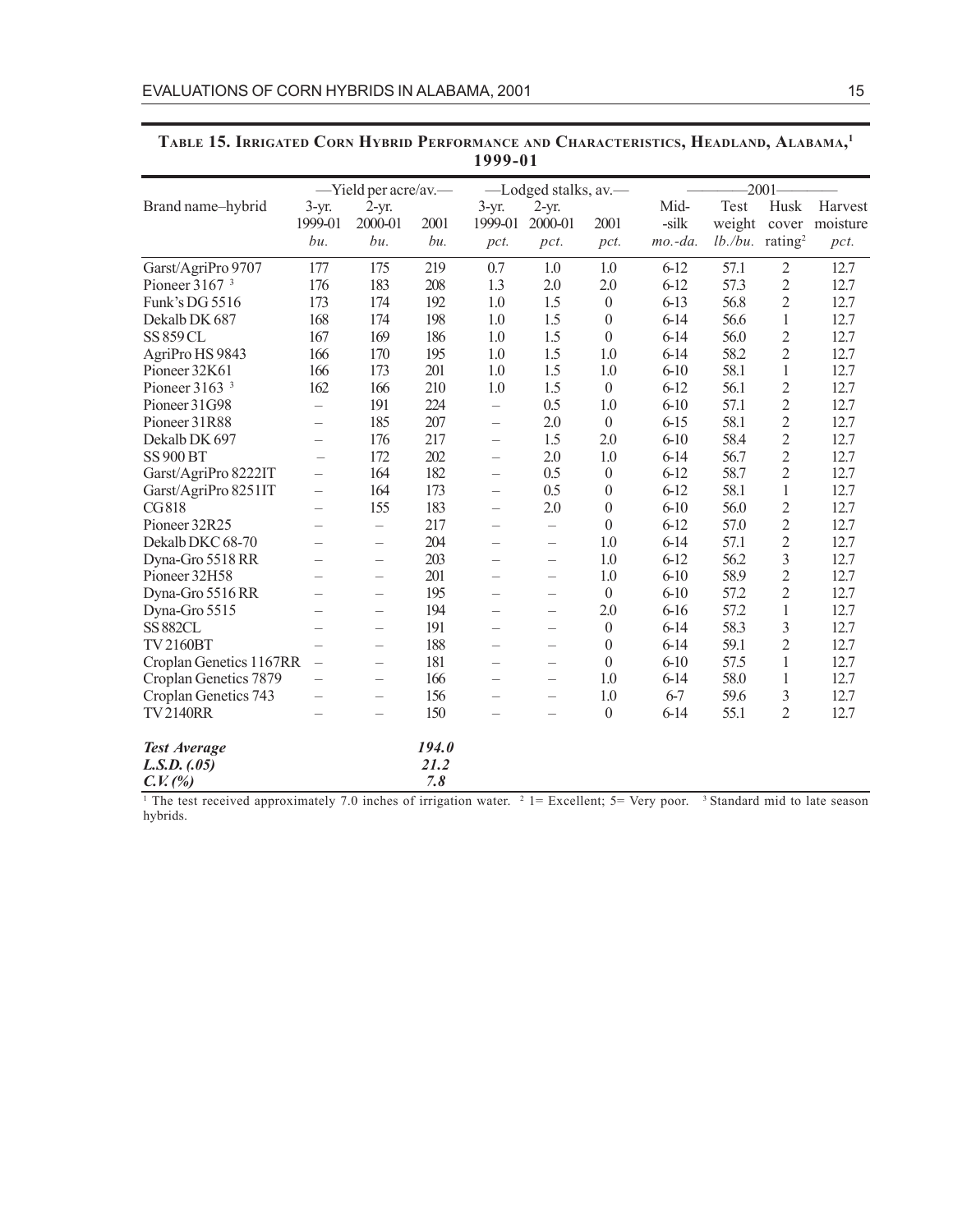|                             |                            | $-$ Yield per acre/av.—   |             |                            | -Lodged stalks, av.        |              |                            | $-2001$                                          |               |                             |
|-----------------------------|----------------------------|---------------------------|-------------|----------------------------|----------------------------|--------------|----------------------------|--------------------------------------------------|---------------|-----------------------------|
| Brand name-hybrid           | $3-yr$ .<br>1999-01<br>bu. | $2-yr.$<br>2000-01<br>bu. | 2001<br>bи. | $3-yr.$<br>1999-01<br>pct. | $2-yr.$<br>2000-01<br>pct. | 2001<br>pct. | Mid-<br>-silk<br>$mo.-da.$ | Test<br>weight<br>$lb$ ./bu. rating <sup>1</sup> | Husk<br>cover | Harvest<br>moisture<br>pct. |
| Pioneer $3245$ <sup>2</sup> | 130                        | 112                       | 148         | 0.7                        | 0.5                        | $\theta$     | $5-29$                     | 59.7                                             | 3             | 21.1                        |
| Pioneer 32K61               | 126                        | 108                       | 126         | 0.3                        | 0.5                        | $\theta$     | $5 - 30$                   | 59.9                                             | 2             | 19.8                        |
| Pioneer 3394                | 125                        | 107                       | 130         | 0.3                        | 0.5                        | $\theta$     | $5 - 27$                   | 58.4                                             | 3             | 17.3                        |
| Dekalb DKC65-25             |                            | —                         | 143         |                            |                            | $\theta$     | $5-29$                     | 57.6                                             | 3             | 19.5                        |
| Croplan Genetics 721        | $\overline{\phantom{0}}$   | —                         | 127         |                            |                            | $\theta$     | $5 - 30$                   | 56.1                                             | 3             | 19.5                        |
| Pioneer 32H58               | $\overline{\phantom{0}}$   | —                         | 120         |                            |                            | $\theta$     | $5 - 28$                   | 58.8                                             | 3             | 21.5                        |
| Dekalb DKC61-24             |                            | —                         | 118         |                            |                            | $\theta$     | $5 - 28$                   | 57.7                                             | 3             | 18.7                        |
| Pioneer 34B28               |                            |                           | 104         |                            |                            | $\theta$     | $5-29$                     | 57.6                                             | 3             | 19.9                        |
| <b>Test Average</b>         |                            |                           | 126.9       |                            |                            |              |                            |                                                  |               |                             |
| L.S.D. (05)                 |                            |                           | 17.1        |                            |                            |              |                            |                                                  |               |                             |
| C. V. (%)                   |                            |                           | 9.2         |                            |                            |              |                            |                                                  |               |                             |

#### **TABLE 16. EARLY CORN HYBRID TEST AT FAIRHOPE IN SOUTHERN ALABAMA, 1999-01**

 $1 =$  Excellent; 5 = Very poor. <sup>2</sup> Standard mid to late season hybrids.

#### **TABLE 17. CHARACTERISTICS OF CORN HYBRIDS TESTED ONE YEAR IN PRELIMINARY TEST AT FAIRHOPE IN SOUTHERN ALABAMA, 2001**

| Brand name-hybrid      | Av. yield<br>per acre<br>bu. | Lodged<br>stalks<br>pct. | Husk<br>cover<br>rating <sup>1</sup> | Midsilk<br>$mo.-da.$ | Test<br>weight<br>$lb$ ./bu. | Harvest<br>moisture<br>pct. |
|------------------------|------------------------------|--------------------------|--------------------------------------|----------------------|------------------------------|-----------------------------|
| Pioneer $31632$        | 150                          | $\theta$                 | 2                                    | $6-1$                | 58.2                         | 23.4                        |
| Pioneer $31672$        | 147                          | 0                        | 3                                    | $6-1$                | 57.5                         | 28.7                        |
| Croplan Genetics 767RR | 140                          | $\theta$                 | 3                                    | $6 - 2$              | 55.8                         | 19.6                        |
| Croplan Genetics 827   | 140                          | 0                        | 3                                    | $6 - 2$              | 56.0                         | 24.1                        |
| Croplan Genetics 683   | 136                          | 0                        | 3                                    | $5 - 30$             | 58.0                         | 18.4                        |
| Kaystar X 1181         | 134                          | 2.0                      | 3                                    | $6-1$                | 58.0                         | 20.7                        |
| Croplan Genetics 733BT | 133                          | 0                        | 4                                    | $5 - 28$             | 55.0                         | 18.7                        |
| Garst/AgriPro 8288     | 122                          | $\theta$                 | 2                                    | $5 - 30$             | 56.3                         | 24.6                        |
| Dyna-Gro X15548        | 120                          | $\theta$                 | $\overline{2}$                       | 62                   | 59.0                         | 22.3                        |
| <b>Test Average</b>    | 135.7                        |                          |                                      |                      |                              |                             |
| L.S.D. (05)            | 17.9                         |                          |                                      |                      |                              |                             |
| C. V. (%)              | 9.0                          |                          |                                      |                      |                              |                             |

 $1 =$  Excellent; 5 = Very poor. <sup>2</sup> Standard hybrids for comparison.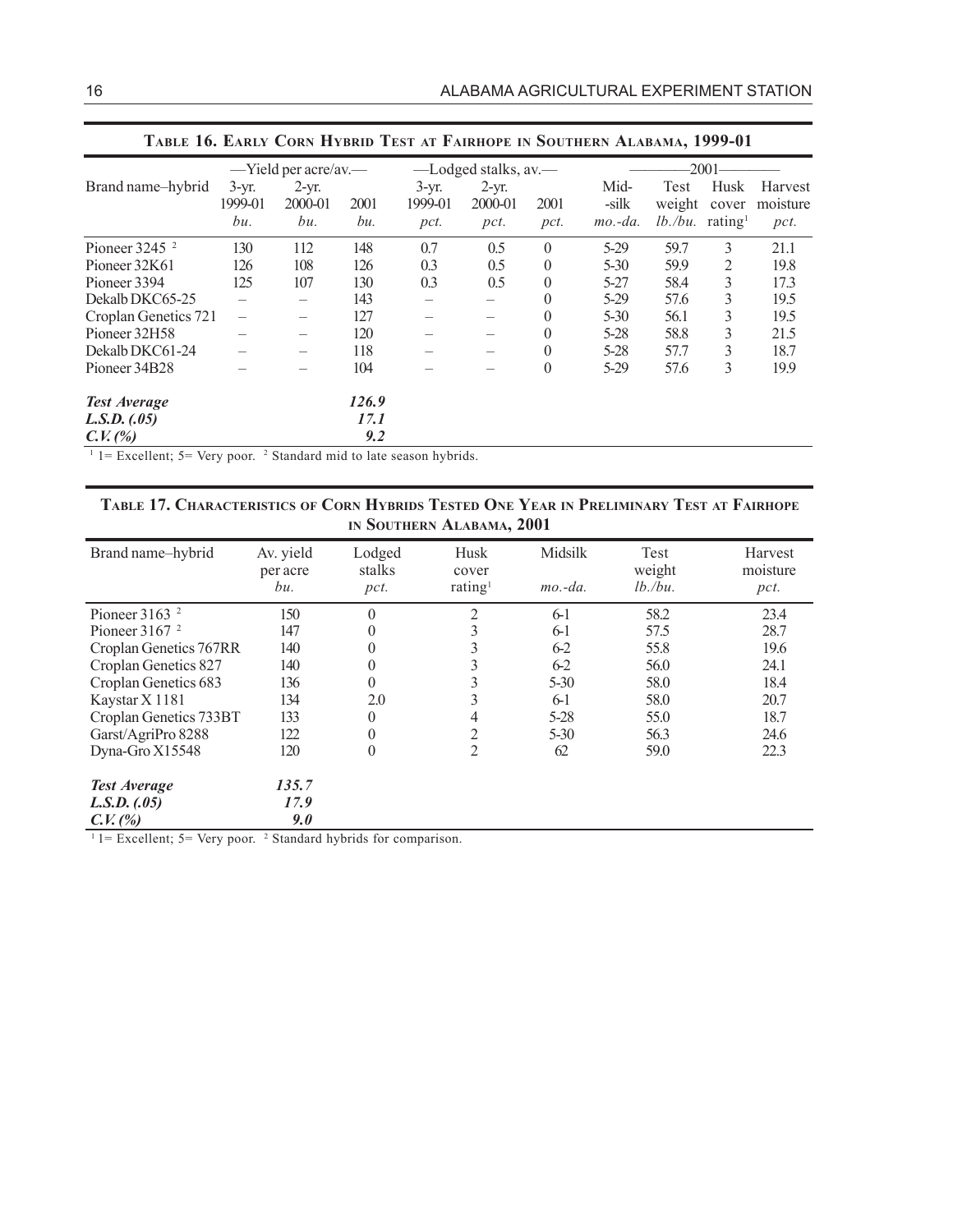|                         | TABLE 18. GROWING SEASON RAINFALL, 1999-01 |      |      |     |                             |      |      |       |         |  |
|-------------------------|--------------------------------------------|------|------|-----|-----------------------------|------|------|-------|---------|--|
|                         |                                            |      |      |     | -Monthly rainfall (inches)- |      |      |       | 7-month |  |
| Test location           | Year                                       | Mar. | Apr. | May | June                        | July | Aug. | Sept. | total   |  |
| Belle Mina              | .2001                                      | 5.8  | 3.9  | 6.4 | 8.8                         | 4.3  | 3.2  | 5.6   | 38.0    |  |
|                         | 2000                                       | 5.5  | 8.6  | 0.7 | 4.1                         | 0.7  | 2.7  | 1.7   | 24.0    |  |
|                         | 1999                                       | 5.1  | 3.8  | 4.7 | 6.5                         | 3.6  | 0.2  | 0.6   | 24.5    |  |
| Crossville              | .2001                                      | 8.4  | 2.7  | 5.2 | 1.0                         | 4.7  | 4.5  | 3.7   | 30.2    |  |
|                         | 2000                                       | 5.1  | 7.1  | 1.7 | 4.9                         | 0.9  | 1.7  | 4.0   | 25.4    |  |
|                         | 1999                                       | 3.8  | 3.5  | 4.4 | 10.5                        | 6.1  | 1.6  | 1.7   | 31.6    |  |
| <b>Tallassee </b>       | .2001                                      | 16.1 | 5.2  | 5.5 | 5.8                         | 4.2  | 4.7  | 1.0   | 42.5    |  |
|                         | 2000                                       | 5.5  | 3.6  | 1.7 | 1.6                         | 3.1  | 3.5  | 4.9   | 23.9    |  |
|                         | 1999                                       | 5.9  | 1.4  | 3.6 | 12.2                        | 3.1  | 1.9  | 4.0   | 32.1    |  |
| <b>Shorter </b>         | .2001                                      | 13.8 | 6.0  | 3.6 | 7.1                         | 3.1  | 2.4  | 1.6   | 37.6    |  |
|                         | 2000                                       | 4.7  | 2.2  | 1.8 | 1.6                         | 1.0  | 2.4  | 3.9   | 17.6    |  |
|                         | 1999                                       | 4.7  | 1.9  | 3.3 | 9.2                         | 3.5  | 2.4  | 2.1   | 27.1    |  |
| Prattville              | .2001                                      | 13.1 | 3.8  | 2.9 | 5.1                         | 4.0  | 9.6  | 2.4   | 40.9    |  |
|                         | 2000                                       | 4.7  | 2.8  | 0.6 | 2.6                         | 2.4  | 1.1  | 7.3   | 21.5    |  |
|                         | 1999                                       | 4.9  | 1.7  | 3.2 | 9.6                         | 10.7 | 2.6  | 1.8   | 34.5    |  |
| <b>Marion Junction </b> | .2001                                      | 11.5 | 5.4  | 2.5 | 5.3                         | 4.1  | 6.6  | 3.7   | 39.1    |  |
|                         | 2000                                       | 4.2  | 4.3  | 0.8 | 2.7                         | 0.8  | 2.2  | 4.1   | 19.1    |  |
|                         | 1999                                       | 6.3  | 0.8  | 1.3 | 12.1                        | 5.2  | 1.3  | 3.3   | 30.3    |  |
| <b>Brewton </b>         | .2001                                      | 16.0 | 3.0  | 1.5 | 9.5                         | 4.8  | 7.8  | 3.4   | 46.0    |  |
|                         | 2000                                       | 3.9  | 1.6  | 4.1 | 8.6                         | 3.4  | 4.4  | 5.5   | 31.5    |  |
|                         | 1999                                       | 8.1  | 1.6  | 5.5 | 9.2                         | 12.1 | 7.9  | 2.8   | 47.2    |  |
| <b>Fairhope </b>        | . 2001                                     | 8.7  | 0.3  | 0.6 | 13.8                        | 15.7 | 0.1  | 4.7   | 43.9    |  |
|                         | 2000                                       | 4.1  | 1.1  | 0.7 | 4.2                         | 3.2  | 3.0  | 9.5   | 25.8    |  |
|                         | 1999                                       | 5.8  | 0.1  | 3.2 | 8.3                         | 9.7  | 6.0  | 2.3   | 35.4    |  |
| <b>Headland </b>        | .2001                                      | 12.6 | 2.5  | 2.1 | 11.6                        | 3.3  | 3.9  | 3.7   | 39.7    |  |
|                         | 2000                                       | 3.3  | 0.5  | 0.1 | 1.8                         | 1.3  | 2.6  | 6.1   | 15.7    |  |
|                         | 1999                                       | 3.3  | 1.2  | 6.0 | 5.9                         | 4.1  | 1.1  | 1.5   | 23.1    |  |
|                         |                                            |      |      |     |                             |      |      |       |         |  |

**TABLE 18. GROWING SEASON RAINFALL, 1999-01**